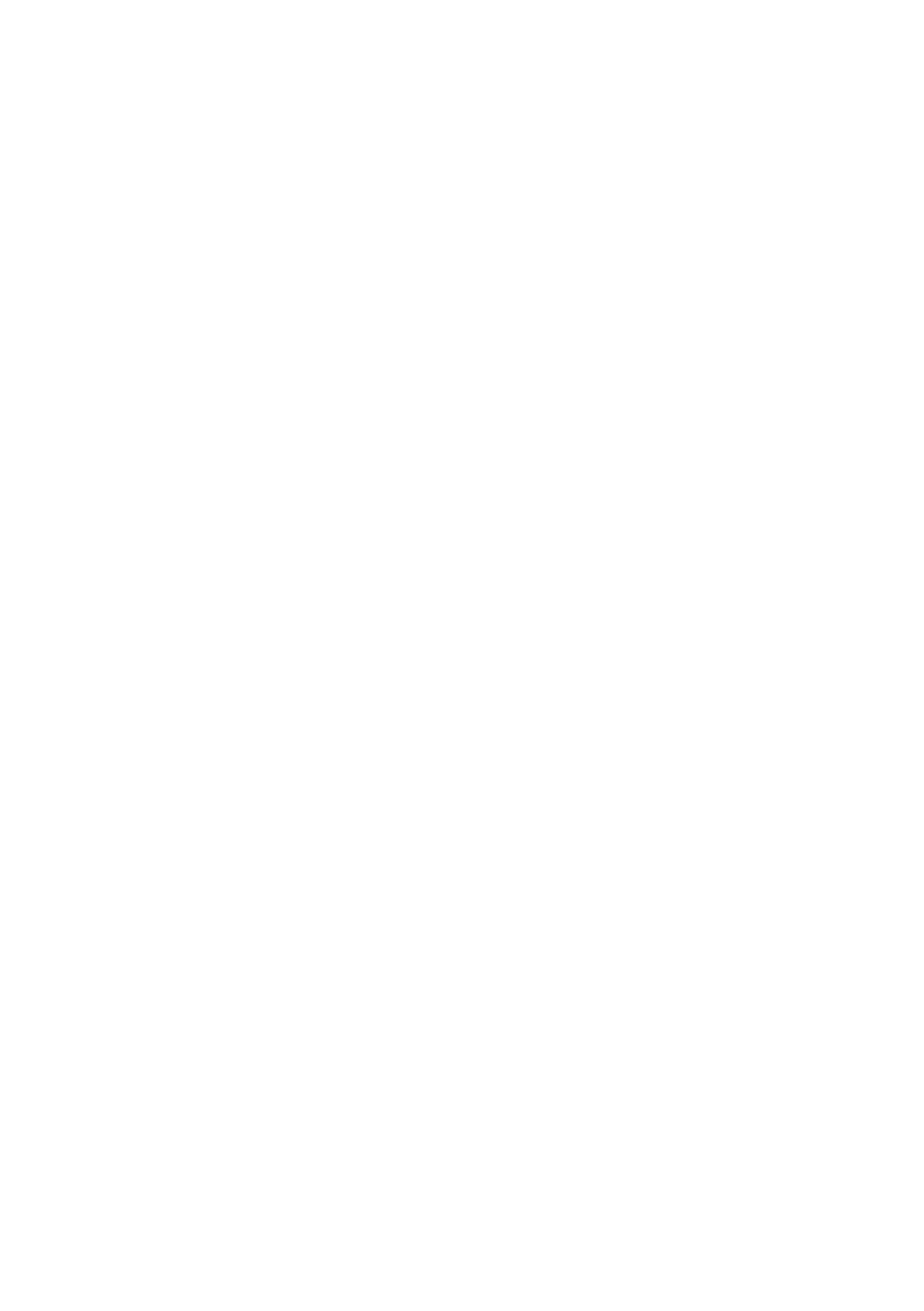# **National Strategic Plan for Asbestos Management and Awareness 2014–18**

Australian Government working with:







**ACT** 









Tasmanian Government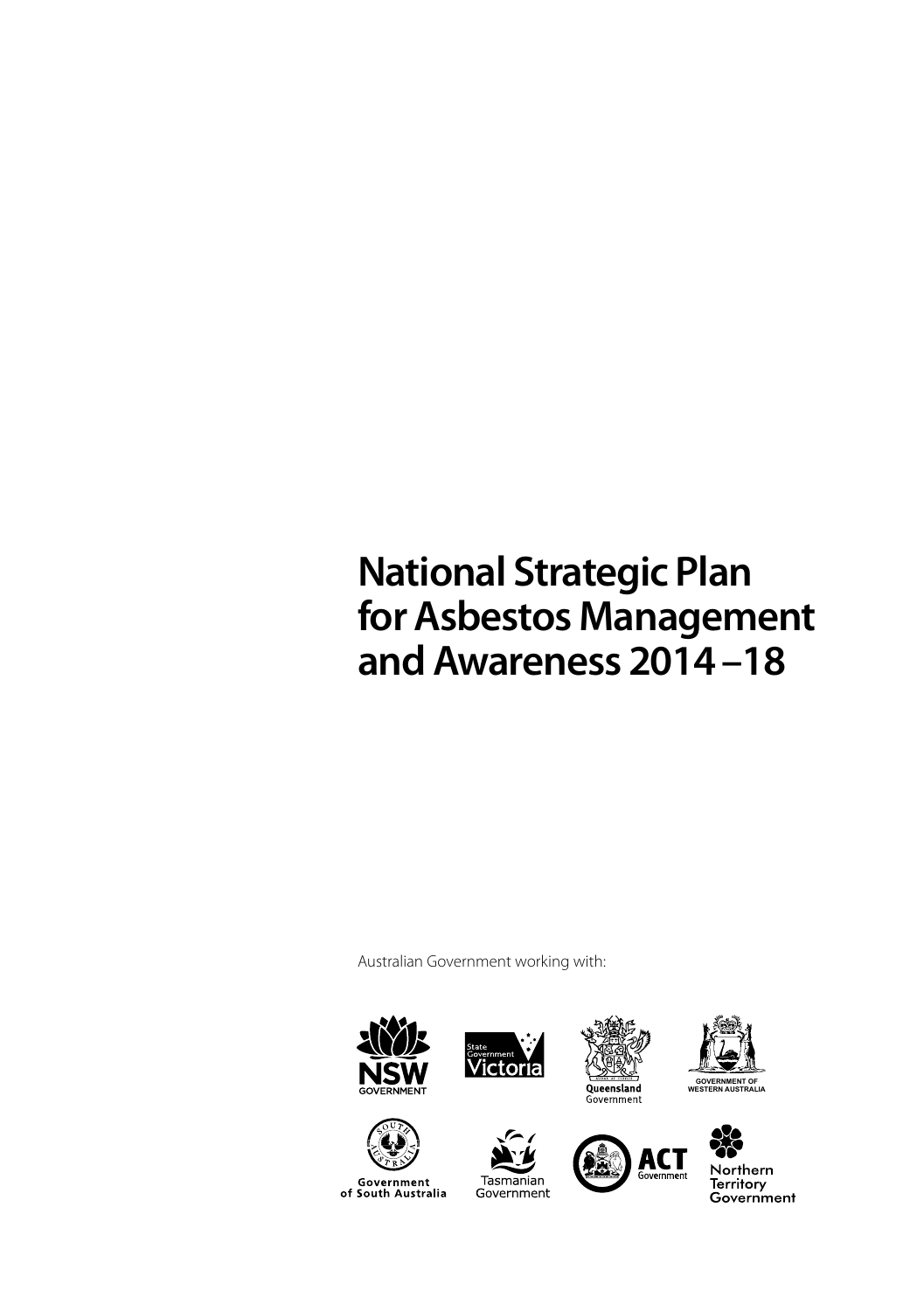

With the exception of the Commonwealth Coat of Arms and where otherwise noted all material presented in this document is provided under a Creative Commons Attribution 3.0 Australia licence http://creativecommons.org/licenses/by/3.0/au/

The details of the relevant licence conditions are available on the Creative Commons website, accessible using the links provided, as is the full legal code for the CC BY 3.0 AU licence http://creativecommons.org/licenses/by/3.0/au/legalcode

The document must be attributed as the *National Strategic Plan for Asbestos Management and Awareness 2014 –18*.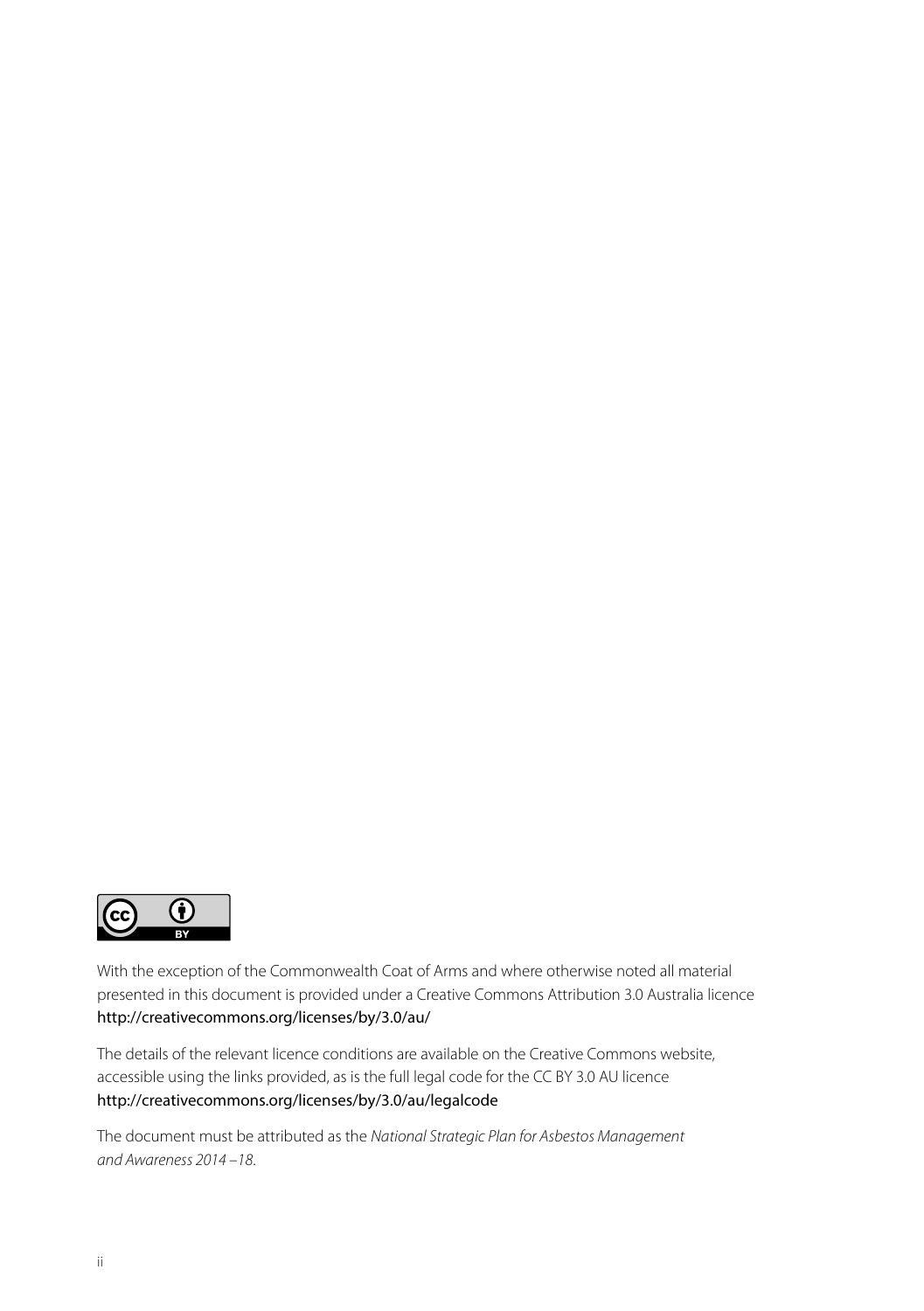# **Table of contents**

 $\Box$ 

| Foreword                                                                             | 1 |
|--------------------------------------------------------------------------------------|---|
| Introduction                                                                         | 3 |
| Why do we need a national approach?                                                  | 4 |
| Intersection with state, territory and local<br>government asbestos management plans | 4 |
| Future steps                                                                         | 4 |
| Background                                                                           | 5 |
| What is asbestos?                                                                    | 5 |
| What was asbestos used for?                                                          | 5 |
| The risks of exposure to asbestos fibres                                             | 5 |
| When does asbestos pose a risk?                                                      | 6 |
| When was asbestos banned?                                                            | 6 |
|                                                                                      |   |

#### Overview of the National Strategic Plan 7

| Key strategies and outcomes    |   |
|--------------------------------|---|
| Overarching aim                | 7 |
| <b>Strategies</b>              | 7 |
| Principles                     | 7 |
| How to tackle the task         | 8 |
| Overview of phased planning    | 8 |
| Phase one of the plan: 2014-18 | 8 |
| Later phases of the plan       | 8 |
| Working with governments       | 9 |
| Working with stakeholders      | 9 |

#### Strategies 10 Strategy one: Awareness 10 Strategy two: Best Practice 11 Strategy three: Identification 12 Strategy four: Removal 13 Strategy five: Research 14 Strategy six: International leadership 15 **Monitoring and evaluation 16** The role of the Asbestos Safety and Eradication Agency **16** Annual report 16 **Strategies and outcomes summary 17 Endnotes 20** Access and further information 21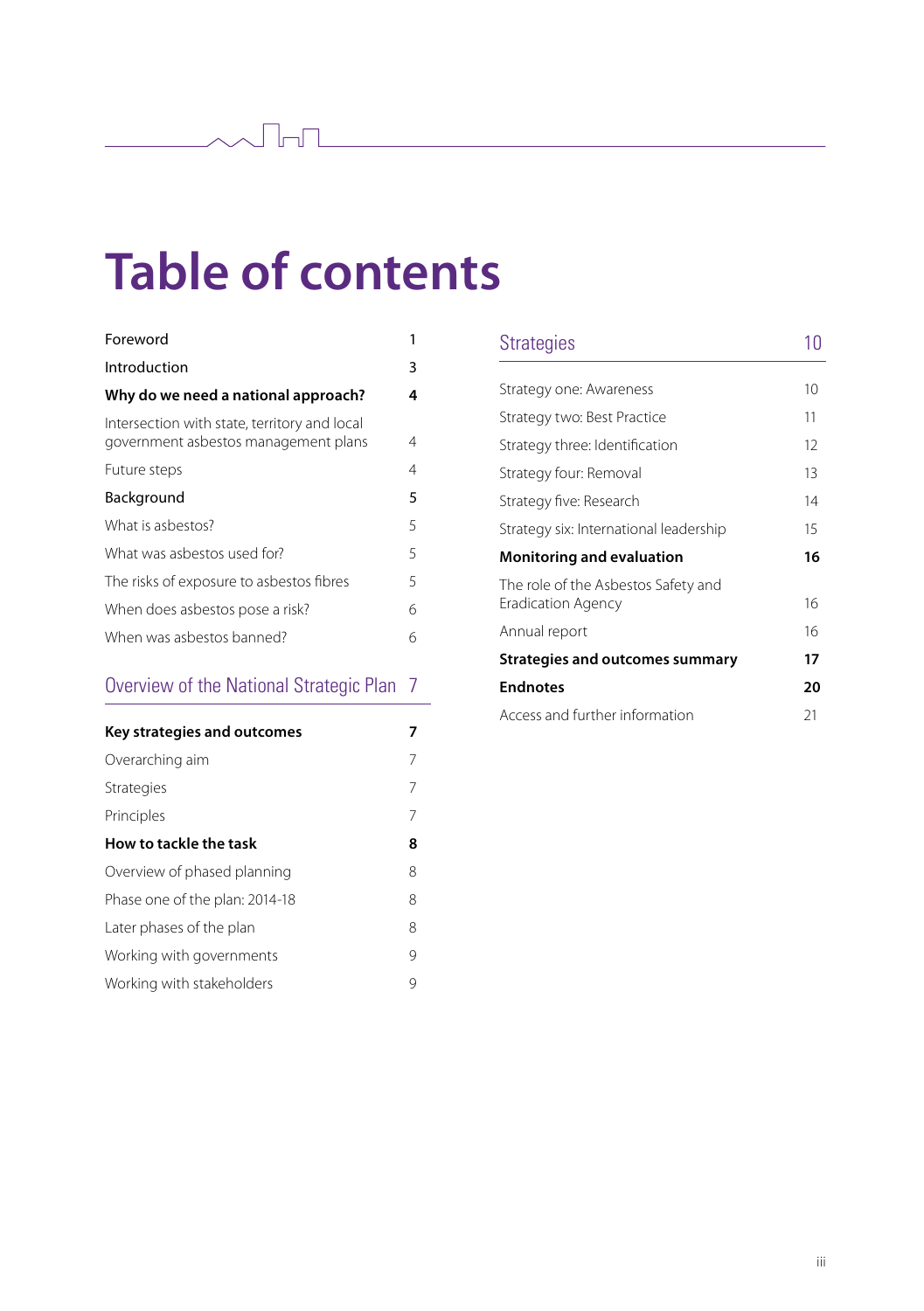iv | National Strategic Plan for Asbestos Management and Awareness 2014-18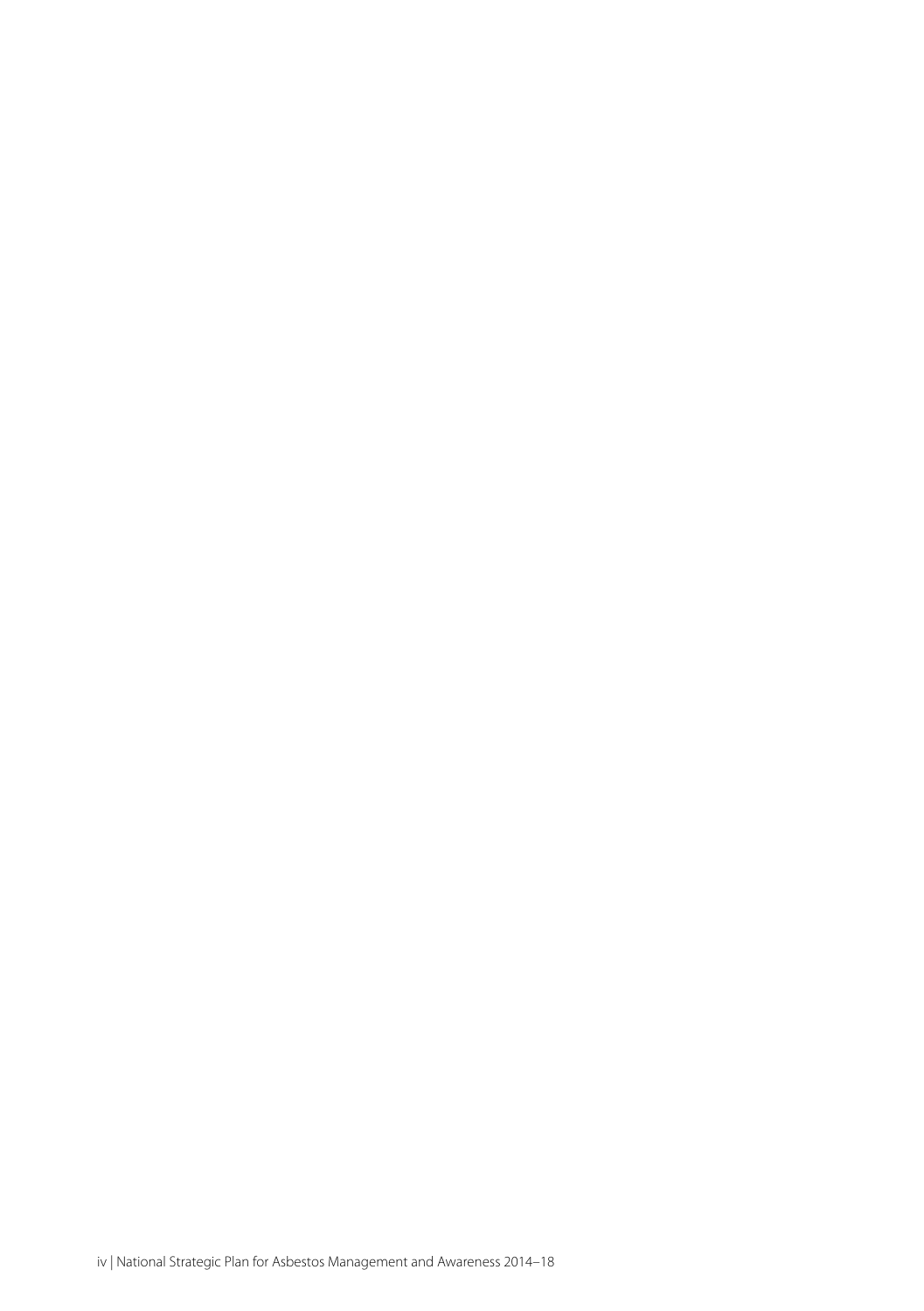# Foreword



#### It's an unenviable fact that living in Australia means potentially living with asbestos.

The reality is that dealing with the ongoing legacy of asbestos is an enormous challenge with no easy path to resolution. As a nation we are still coming to grips with the full impact and reach of this deadly material. As one of the biggest users of asbestos-containing materials, Australia has one of the highest reported per-capita rates of mesothelioma in the world.

With up to one in three Australian homes containing asbestos, families doing simple renovation jobs around the house run the risk of exposure without even realising it. We have more work to do to raise overall awareness about the dangers of being exposed to asbestos–not just at work, but in our own communities.

The Australian Government strongly believes in the need for a coordinated national approach to tackling asbestos.

Addressing the scourge that is asbestos will require a concerted effort from a diverse group of stakeholders including government, researchers, industry, employer groups, employee representatives, asbestos-related disease societies and advocates, and public health bodies. The Asbestos Safety and Eradication Agency has worked with state and territory governments to revise this *National Strategic Plan for Asbestos Management and Awareness* to ensure that right around Australia, we are working together to reduce the risks posed by asbestos and deliver a plan that represents the expertise and experience of government, industry and the community.

On behalf of the Australian Government, I look forward to working with all levels of government to promote awareness and deliver practical, long-term solutions to this difficult problem.

is abe

Senator the Hon Eric Abetz Minister for Employment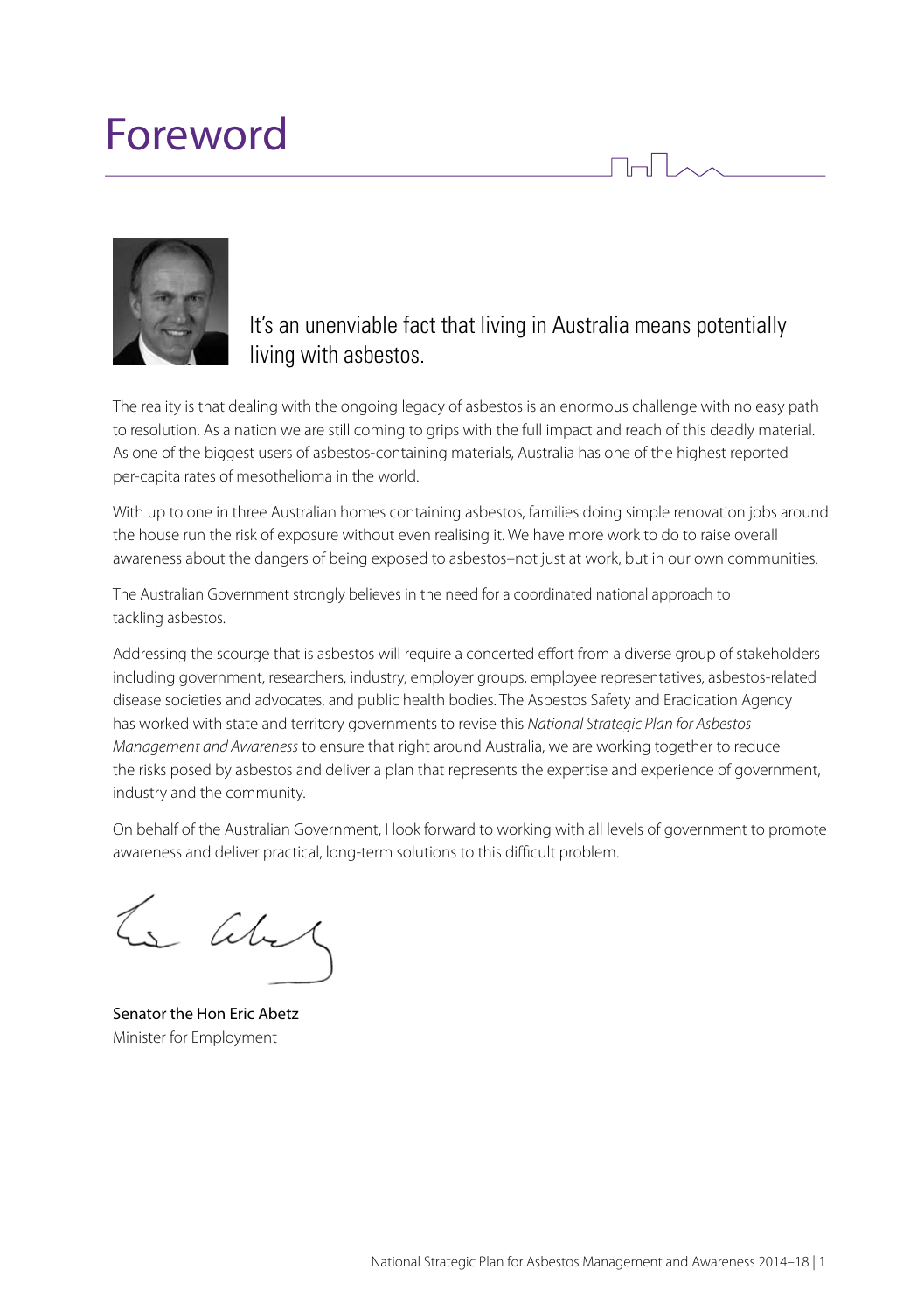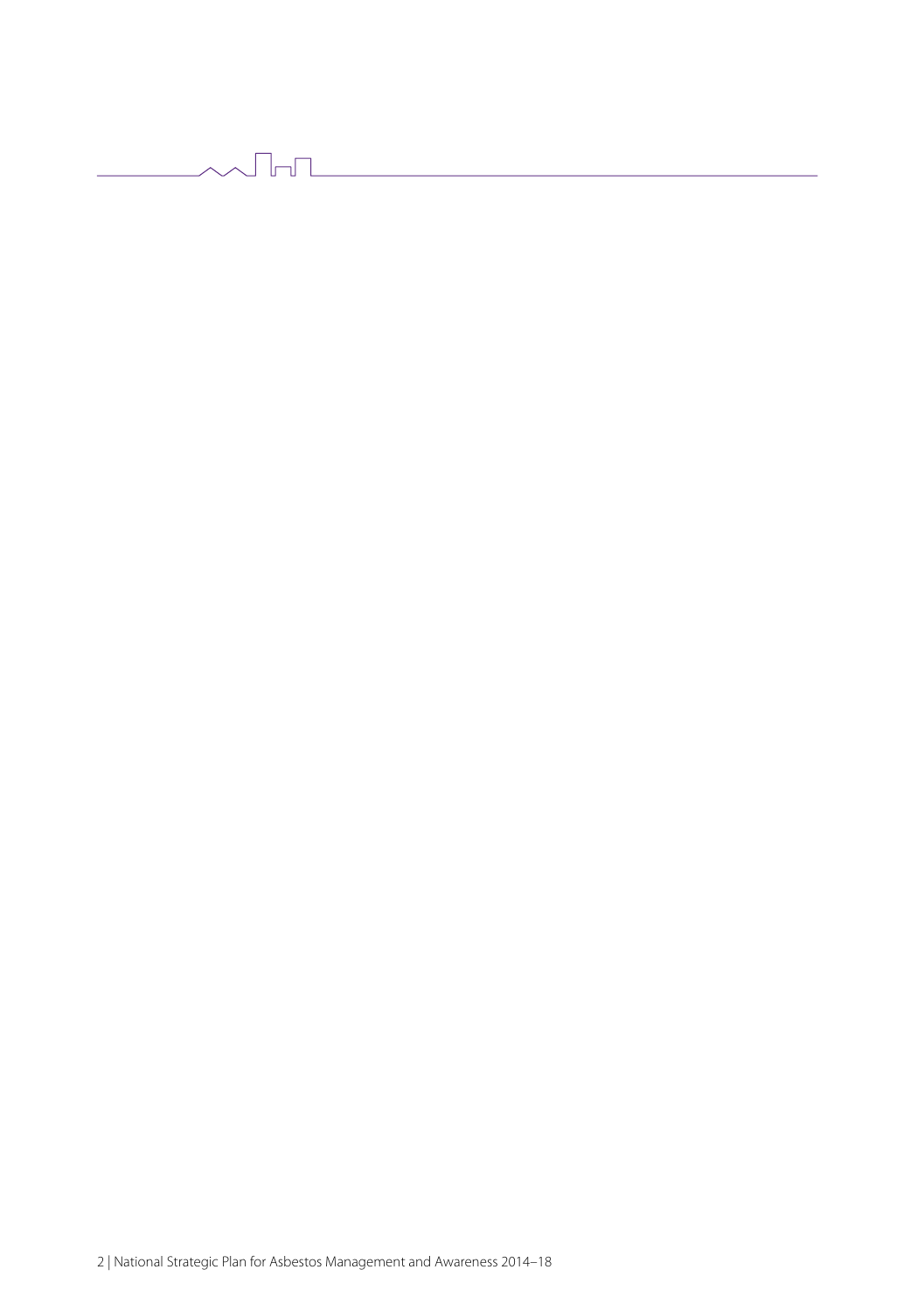# Introduction



The journey towards a *National Strategic Plan for Asbestos Management and Awareness* accelerated in 2010. The Australian Government established the Asbestos

Management Review to examine ways to improve asbestos management in the Australian community and make recommendations for the development of a national strategic plan.

Following many months of research, consultations, and detailed analysis of all the submissions received, the *Asbestos Management Review Report* was released in June 2012. The report laid the foundations for a national strategic plan and the establishment of an independent national agency to coordinate this work. The agency came into existence with bipartisan and unanimous support for the passage of the *Asbestos Safety and Eradication Agency Act 2013* through both houses of the Parliament of Australia.

The Asbestos Safety and Eradication Council was established to advise the Minister and the Asbestos Safety and Eradication Agency. The Council has worked closely with the agency to review the plan and ensure a national consensus is maintained to deal with our nation's legacy of asbestos. This revised plan presents a comprehensive set of achievable national goals and outcomes for asbestos awareness, handling and eradication — supported by state and territory governments — with a coordinated approach for governments to work together on these fundamental issues. The Council looks forward to working constructively with all levels of government, the agency and stakeholders to further the critically important work of implementing this plan.

Geoff Fary Chair of the Asbestos Safety and Eradication Council



In 2013, the newly formed Asbestos Safety and Eradication Agency received a request from the Minister for Employment, Senator the Hon. Eric Abetz, to revise the

*National Strategic Plan for Asbestos Management and Awareness* to achieve the support of state and territory governments. Working with the Department of Employment and the Asbestos Safety and Eradiation Council, the agency has undertaken consultation with the Australian Government, states and territories to prepare the plan for national endorsement. This process ensured the plan is practical, achievable and will support asbestos management and awareness in Australia.

This revised plan (2014-18) focuses on developing evidence to inform practical approaches to asbestos management and awareness. This will be supported by measures to track progress towards eliminating asbestos related disease and ensure Australia can address the future risks that will be encountered by ageing asbestos-containing material in the built environment.

The agency will support the plan and contribute to a coordination of efforts across all levels of governments where there is a common focus. We will support state and territory asbestos management strategies and plans by sharing information and developing evidence that will inform action.



Peter Tighe Chief Executive Officer of the Asbestos Safety and Eradication Agency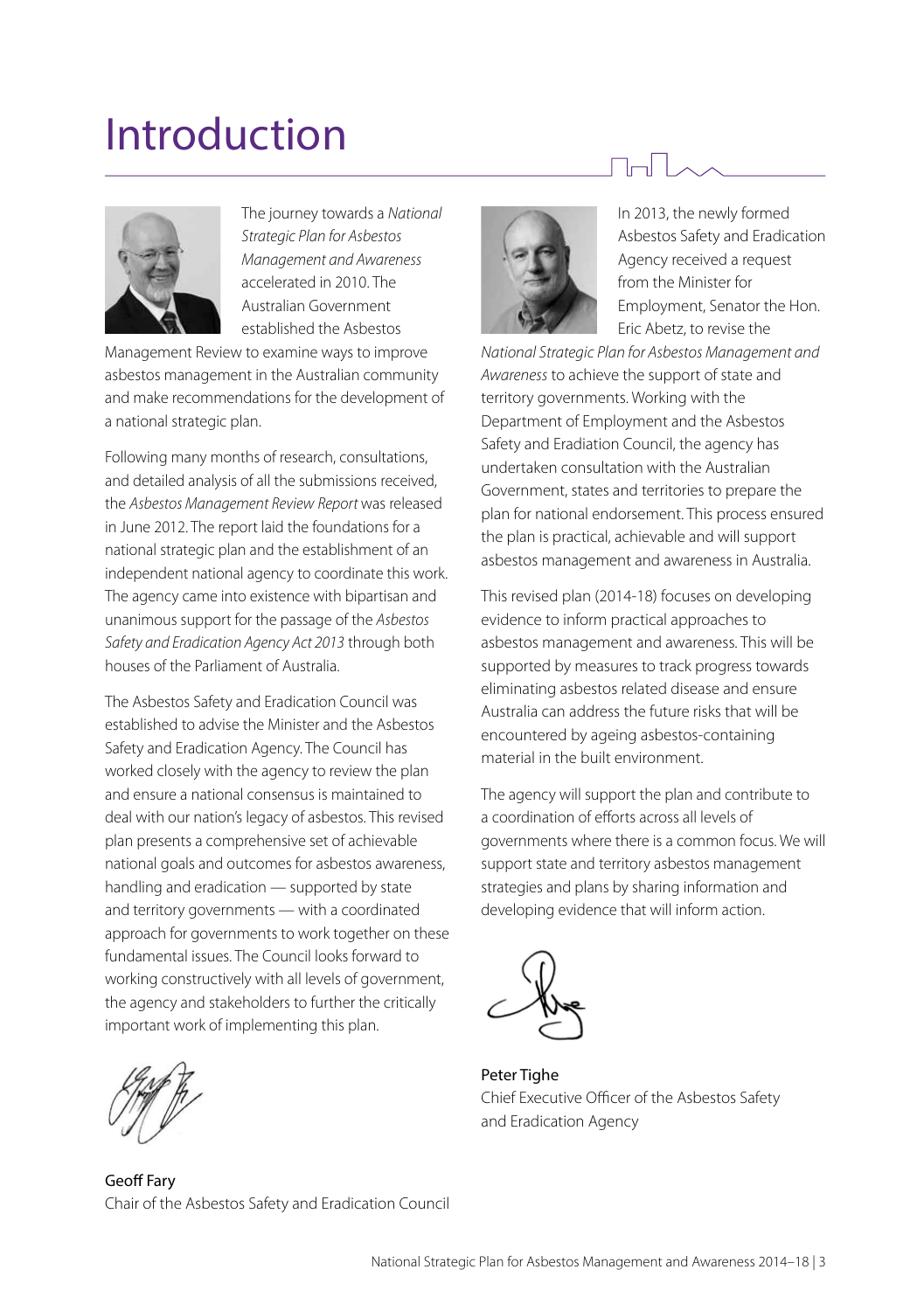# **Why do we need a national approach?**

Preventing the risk of asbestos exposure is important to all Australians. While the states and territories have taken steps to minimise exposure, predominantly in the workplace, this is the first time a national approach to asbestos eradication, handling and awareness is being pursued. The *National Strategic Plan for Asbestos Management and Awareness* (the plan) is a high level forward looking document. This establishes a framework within which the states and territories are able to work cooperatively and independently to achieve set objectives. The Asbestos Safety and Eradication Agency oversees the coordination of the plan and over the life of the plan will provide insights into the dimensions of asbestos management and eradication across Australia's public health, environment, planning, work health and safety, emergency services and research sectors. This will progress Australia toward the ultimate elimination of asbestos-related disease.

### Intersection with state, territory and local government asbestos management plans

The plan supports coordinating common efforts across governments with a strong focus on facilitating information sharing. The plan will not direct or duplicate the content of any state, territory or local government plans.

### Future steps

The issues around asbestos safety, awareness and management are complex and multi-faceted. Many of the issues covered by this plan, in particular identification and removal, will require all levels of government to work together to determine the best approach to this task. The plan provides a framework that supports all levels of government to prevent the risks of asbestos exposure and work towards the elimination of asbestos-related disease.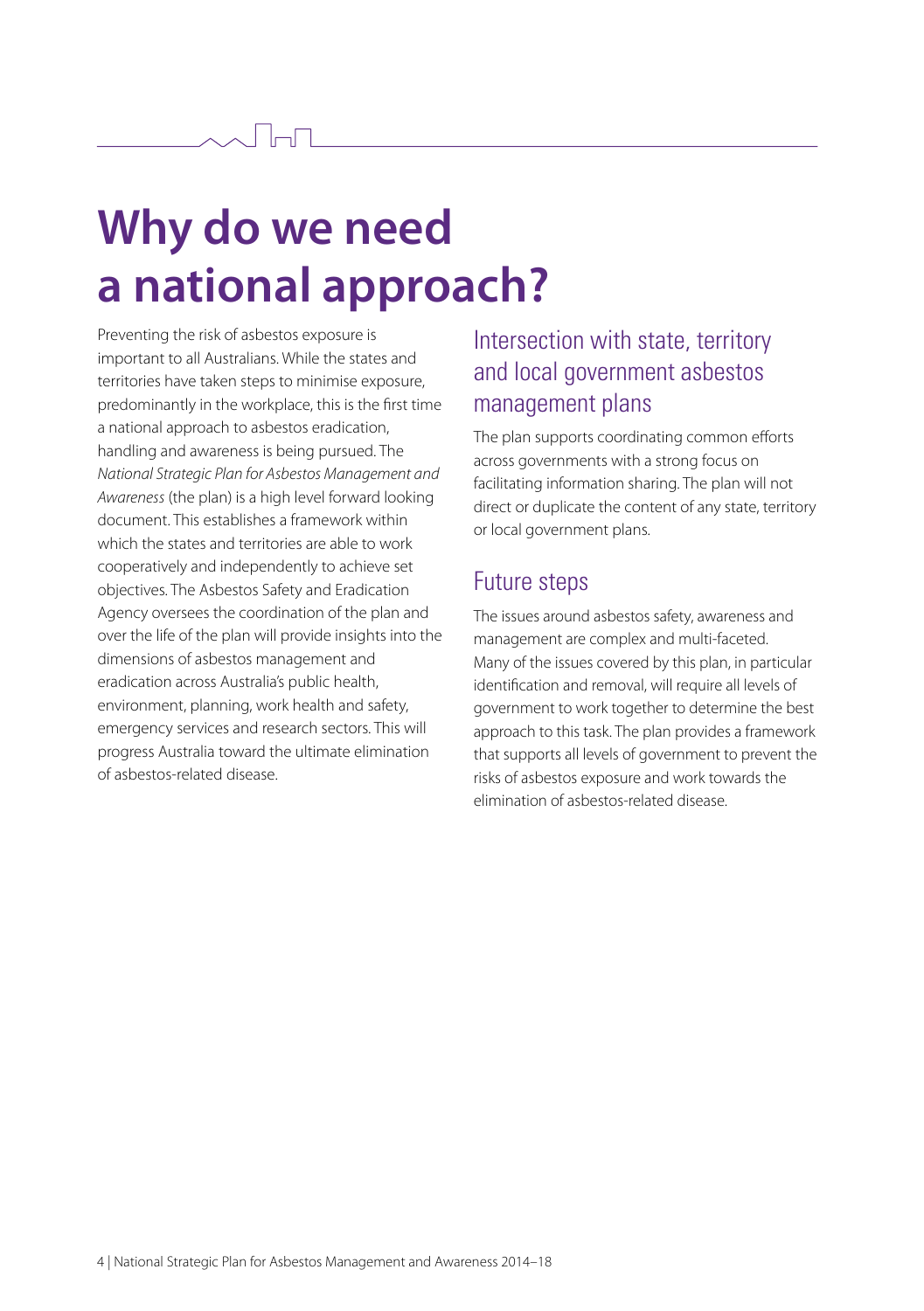# **Background**

#### What is ashestos?

Asbestos is a term for a group of six naturally occurring mineral fibres belonging to two groups:

- $\bullet$  Serpentine group comprised of only chrysotile (white asbestos), and
- $\bullet$  Amphibole group comprised of anthophyllite, amosite (brown asbestos or grey asbestos), crocidolite (blue asbestos), tremolite and actinolite.

#### What was asbestos used for?

Asbestos was long considered one of the most versatile minerals because of its flexibility, tensile strength, insulation from heat and electricity, chemical inertness and affordability.

This made it attractive to many industries and it is known to have more than 3000 applications worldwide. Australia was one of the highest users of asbestos per capita in the world up until the mid 1980s, including a significant number of asbestos products in homes. The widespread use of asbestos has left a legacy of asbestos-containing materials (ACMs) in our built environment.

#### The risks of exposure to asbestos fibres

Asbestos is a known carcinogen. Inhalation of fibres is associated with increased incidences of a number of respiratory diseases including asbestosis, mesothelioma, pleural and lung cancers.

The World Health Organisation<sup>i</sup> and the International Agency for Research on Cancerii,iii have stated there is no identified safe threshold for exposure to asbestos. Even limited or short-term exposure to asbestos fibres can be dangerous; however exposure does not necessarily make development of mesothelioma inevitable. There is still much unknown about why some people are susceptible to mesothelioma, while others who have been regularly exposed to asbestos do not develop any asbestos-related disease. This is why a precautionary approach to exposure to asbestos fibres is adopted.

 $\Box \Box \Box$ 

Australia has the highest reported per capita incidence of asbestos-related disease in the world, including the highest incidences of mesothelioma<sup>iv</sup>. In 2012, 652 Australians died from mesothelioma<sup>v</sup>. It is estimated that for every death attributed to mesothelioma two more people die from lung cancer caused by asbestos<sup>vi</sup>. Based on existing evidence, it is predicted as many as 25,000 Australians will die from mesothelioma over the next 40 years<sup>vii</sup>. Due to the long latency period for mesothelioma, these figures may not reflect current management practices but still need to be addressed. Recent evidence indicates there is now a third wave of asbestos-related disease caused by non-occupational exposure associated with home renovationsviii. This highlights the need to refocus efforts to prevent asbestos-related diseases and strengthen the management of asbestos risks.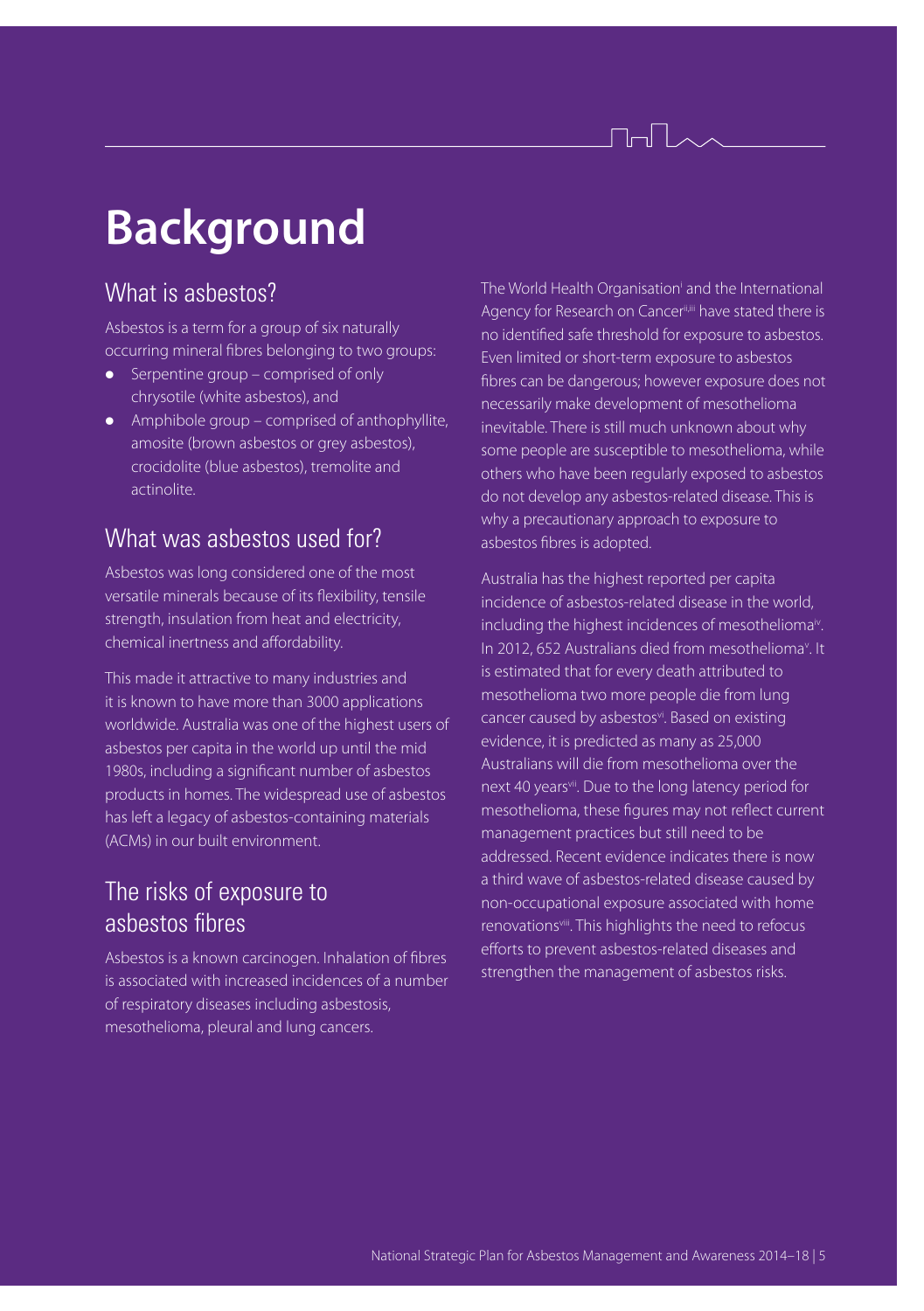#### When does asbestos pose a risk?

ACMs can be categorised as friable and non-friable. Non-friable asbestos, where it is mixed with other bonding materials like cement and is maintained in good condition, is the type most commonly found in our built environment. Friable asbestos is material that contains asbestos and is in a powder form, or can be crumbled, pulverised, or reduced to a powder by hand pressure when dry. Individual fibres can become airborne and cause a risk to a person's health through the inhalation of asbestos.

Both friable and non-friable asbestos may pose a significant health risk to the community if the materials are not properly maintained or safely removed. Potential health risks are posed by any contact with airborne asbestos fibres. This can be caused by:

- $\bullet$  weathering of ACMs
- damage to ACMs
- building and/or maintenance work involving ACMs
- demolition and/or removal of ACMs
- unsafe disposal of ACMs
- asbestos contaminated land.

The risk of exposure to asbestos fibres is broad if not effectively managed, and is therefore a significant issue for the entire Australian community.

#### When was asbestos banned?

In the 1980s, Australian governments began banning asbestos due to concerns about asbestosrelated deaths and diseases. Most states and territories introduced a ban on the mining of raw asbestos and the manufacture, importation and installation of products containing crocidolite and amosite asbestos from 31 December 1984. By the late 1980s, the use of asbestos in building products was banned in most Australian states and territories. On 31 December 2003, a national ban on all uses of chrysotile asbestos came into effect. The ban also extended to the import and export of all products containing asbestos.

Despite the bans on mining and industrial use, many asbestos products that were used in the past are still present in our built environment today, including in many government, commercial and residential buildings. The presence of in-situ asbestos means it needs to be managed and the risks of exposure may continue for many years to come.

The international management of asbestos is an issue that impacts the Australian community. While Australia has implemented a ban on the importation of ACMs, not all other countries have done so, and its use in products produced in some parts of the world continues to be widespread. There are also inconsistencies with the definition and labelling of what is defined as 'asbestos free', which has led to the inadvertent importation of products that contain asbestos into Australia.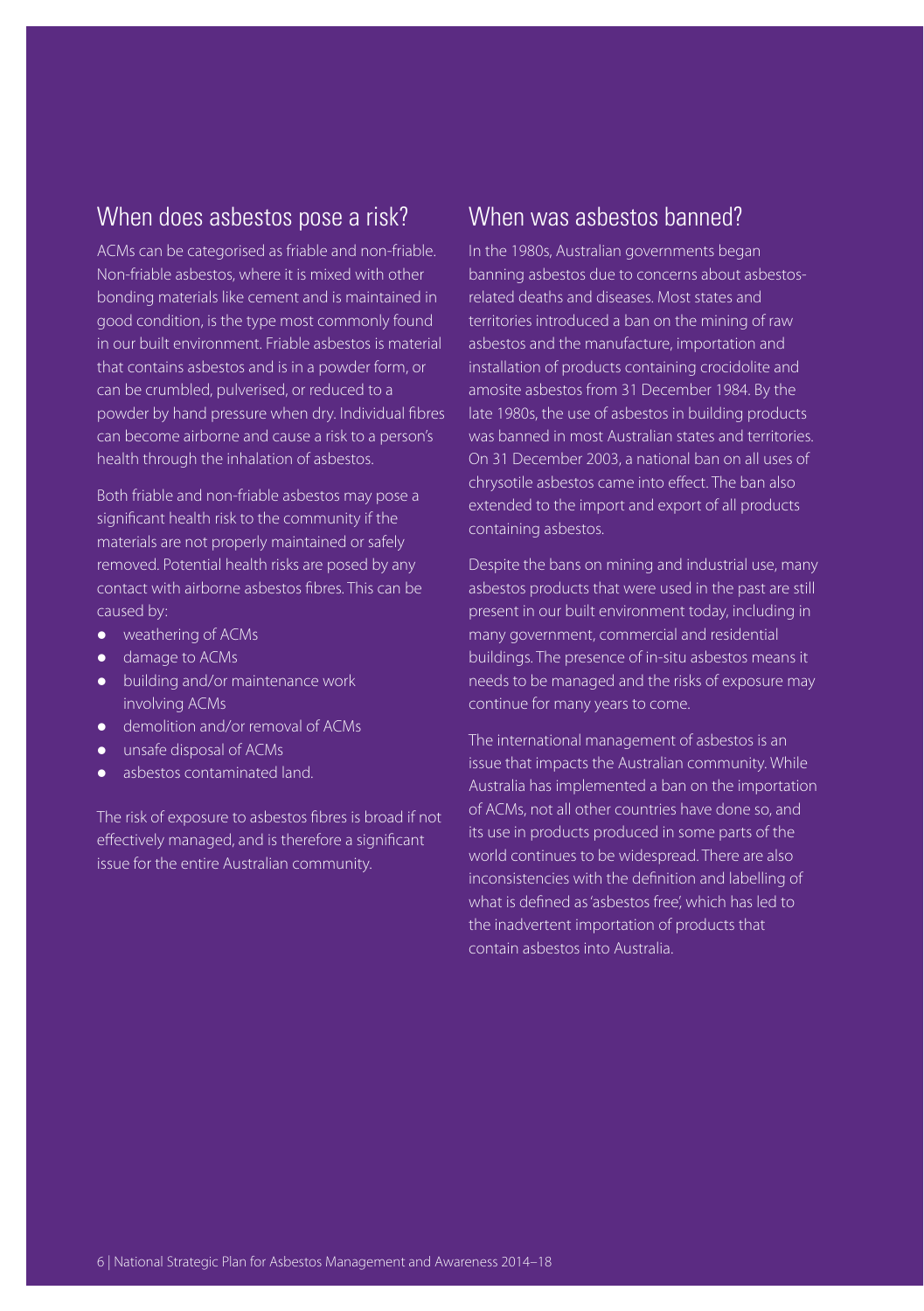

# Overview of the National Strategic Plan

### Key strategies and outcomes

#### Overarching aim

To prevent exposure to airborne asbestos fibres in order to eliminate asbestos-related disease in Australia.

### **Strategies**

Six key strategies are identified as a means of achieving this goal:

- Awareness
- Best practice
- Identification
- Removal
- Research, and
- International leadership.

#### **Principles**

The principles outlined below will guide how the work to deliver the outcomes of the plan will be achieved. The principles are:

Precaution – a proactive and cautious approach should be taken to ensure there is no increased risk to the community in any activities to be implemented under the plan.

Evidence-based decision making – decision making regarding asbestos management and awareness should be based on sound evidence and analysis from scientifically robust sources.

Transparency – activities will be conducted in an open and transparent manner and all stakeholders should have access to the information available.

Public participation – the risks of exposure to asbestos is a community issue and consideration needs to be given to the interests and concerns of all Australians.

Collaboration – with management of asbestos involving all tiers of government, activities must be planned and delivered through effective coordination between agencies and governments.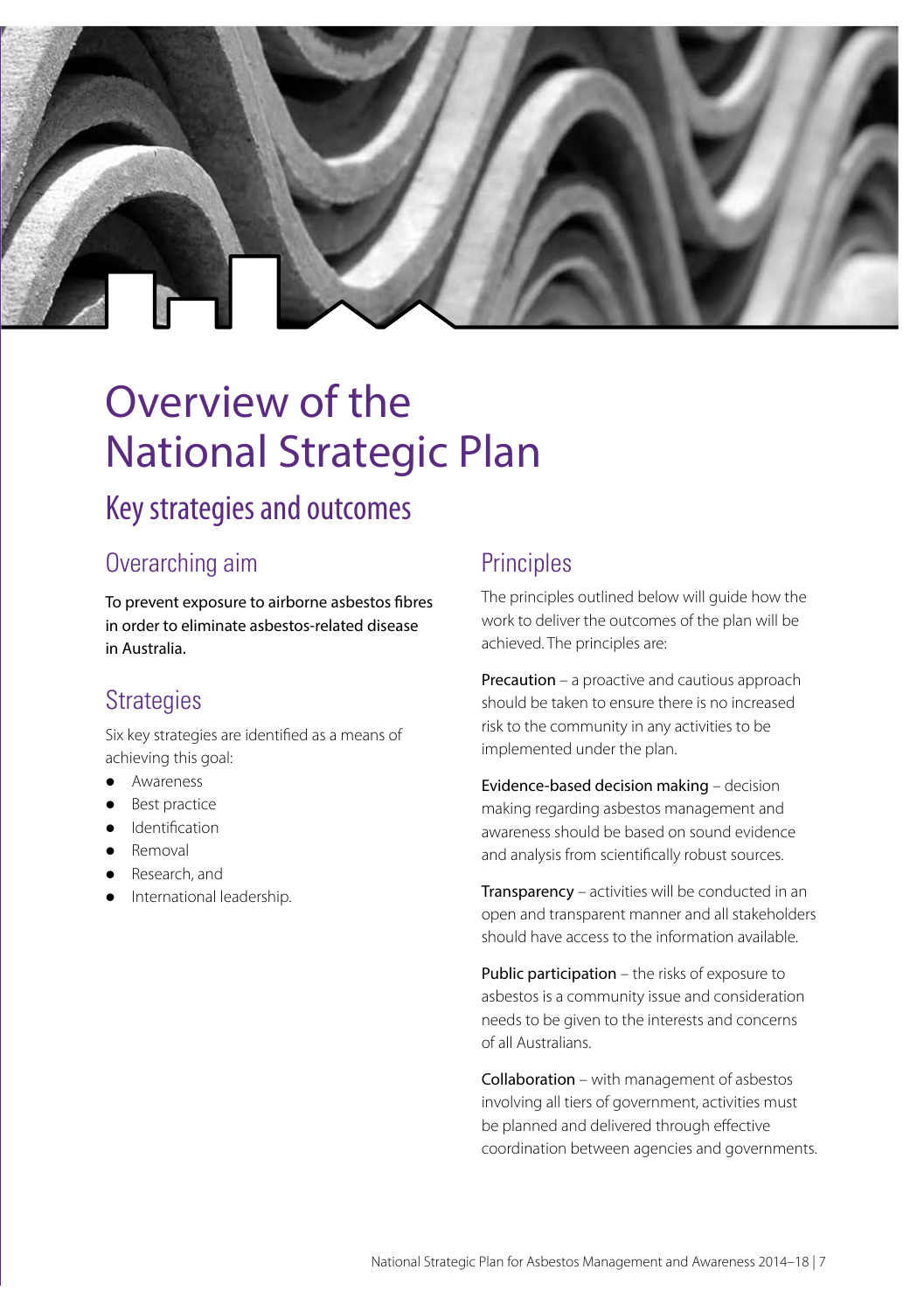### How to tackle the task

The Australian community indicated a national strategic plan should aspire to reduce and eliminate further asbestos-related disease in submissions made to the *Asbestos Management Review* (AMR). To achieve this, the AMR recommended the use of an aspirational aim to eliminate the risks of asbestos from government and commercial structures by 2030. This date was intended to be aspirational and will not be used as a final deadline but as a way to test objectives and timelines to measure progress to reduce and ultimately eliminate asbestos-related diseases in Australia.

 $\Box$ 

The plan takes a phased approach, pursuing shorter term targets that align with the overarching vision of the plan to eliminate asbestos-related disease in Australia.

#### Overview of phased planning

This plan is part of a phased strategy for asbestos management and awareness that will encompass three stages. Previous work undertaken by both the AMR and the Office of Asbestos Safety (OAS) shows there is limited information and data available regarding the location and condition of asbestos in Australia. Information gathered in the first phase will inform the goals to be pursued in the second and third phases to achieve the aim of reducing the risk of exposure to asbestos fibres and eliminate asbestos-related disease. Accordingly, information obtained in the first phase may result in a shift in focus in relation to the second and third phase aims and outcomes.

#### Phase one of the plan: 2014-18

The plan will continue to support the existing risk management of asbestos and complement this by identifying evidence and information to reduce risks. Phase one will undertake work on areas where there is a widespread consensus. It will incorporate research, projects and testing of approaches to gather the evidence, supporting tools, and systems to identify options that reduce the risks posed by asbestos in the built environment.

#### Later phases of the plan

Following this plan, further phases will be developed that will continue to work towards the goal of eliminating asbestos-related disease in Australia. Phase two will apply the knowledge and information developed in the first phase to inform goals that can be achieved. It is expected that this testing will focus on a number of different types of structures in a variety of locations to identify any unique challenges that may need to be addressed to support the safe management and removal of ageing ACM. This will also examine the effectiveness of relevant frameworks such as public health, planning, work health and safety and the environment to identify potential improvement opportunities for consideration to prevent exposure to asbestos and eliminate asbestos-related disease in Australia.

By phase three, a practical approach will be identified to address the ongoing risks posed by the remaining ACM in the built environment, and to support the removal of all remaining asbestos in poor condition or likely to pose a risk so far as is reasonably practicable.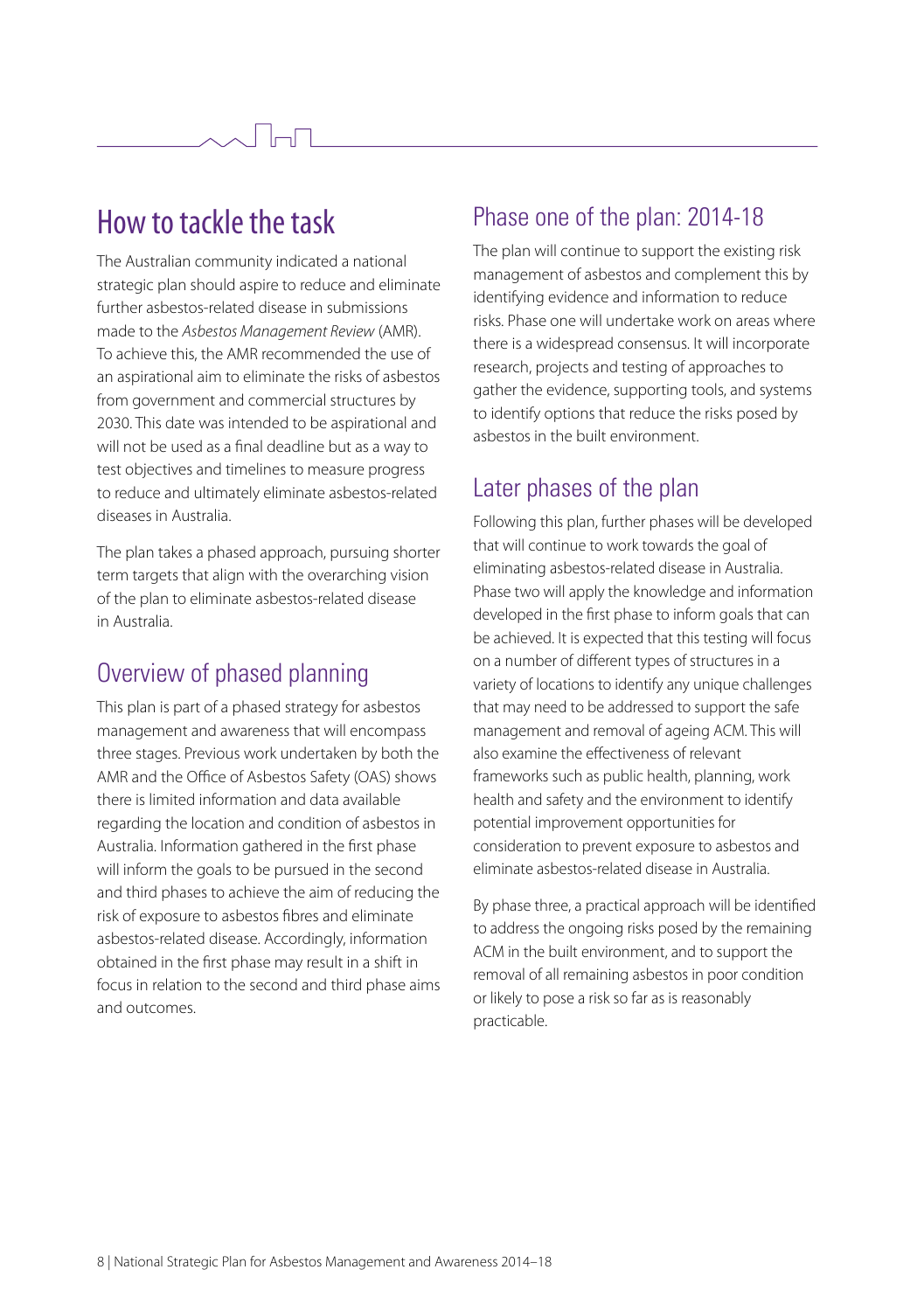#### Working with governments

It is important that all levels of government work together and take an active role in the awareness, management and ultimate eradication of asbestos to reduce the incidence of asbestos-related disease.

To achieve this, the plan promotes working in partnership with the relevant Australian, state and territory government agencies and local government. Government stakeholders will also provide ongoing input into the implementation of the plan and development of future phases.

#### Working with stakeholders

In addition to government, the safe management of asbestos involves a diverse group, including, researchers, industry, employer groups, employee representatives, not-for-profit organisations, and public health bodies. To ensure that the community's concerns are heard and addressed, the Asbestos Safety and Eradication Agency will work in partnership with all stakeholders to ensure the priority areas of the plan reflect the needs of the community.

1–1 I

The plan is not intended to be a static document. In the ongoing development of the plan, the agency will facilitate a whole of community risk-based approach that addresses public concerns about asbestos. As this work evolves, so too will the plan.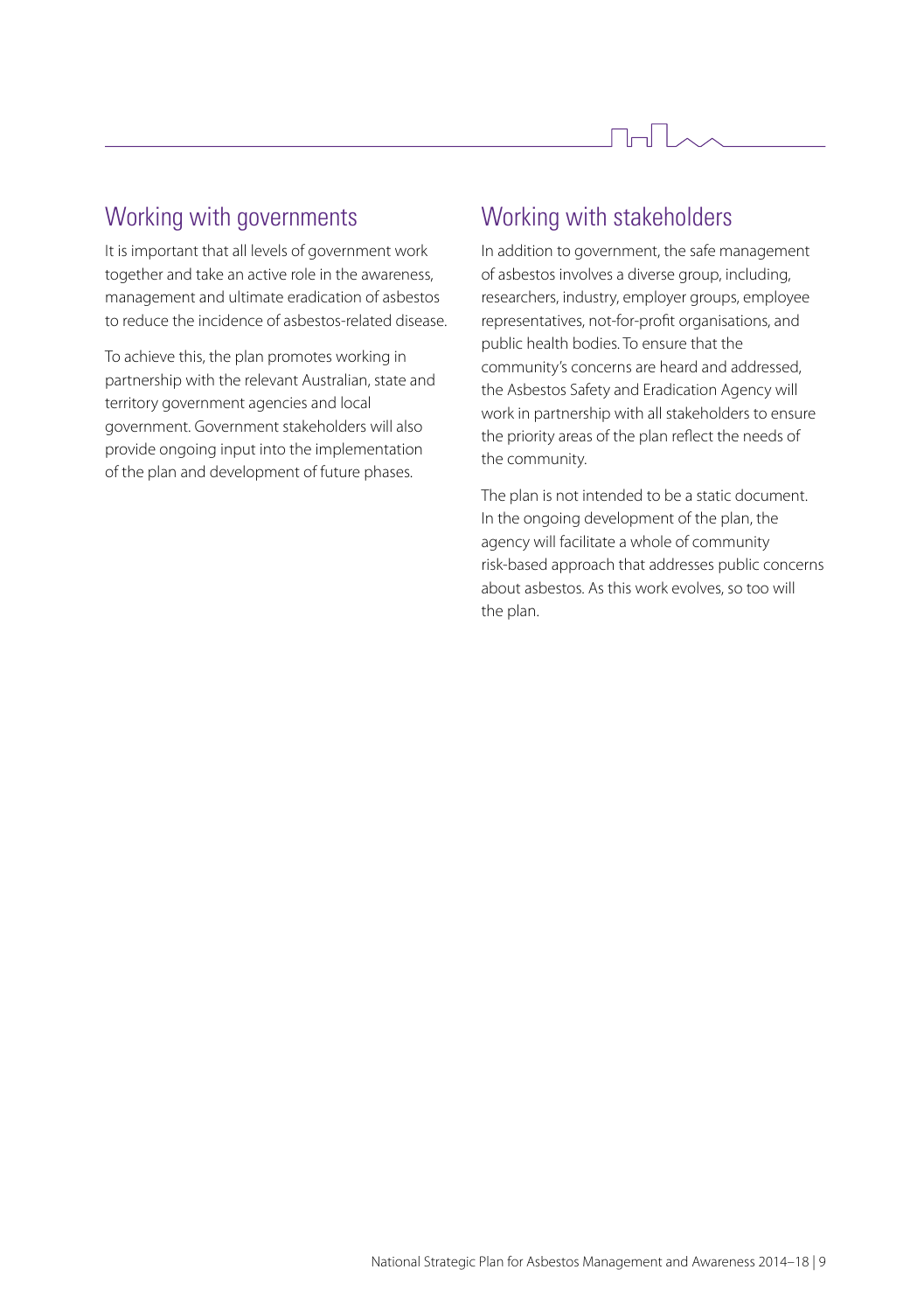

# **Strategies**

### Strategy one: Awareness

Many different government and community bodies have a role in increasing the public awareness of the dangers of asbestos exposure. The effectiveness of these efforts can be improved through national coordination and targeted to areas of need.

#### Goal: Increase public awareness of the health risks posed by working with or being exposed to asbestos.

#### Deliverables

- Review of awareness raising information, programmes and campaigns in Australia and internationally to identify gaps and improve awareness in the Australian community of the risks of asbestos in the built environment.
- Develop a "one-stop-shop" of information on asbestos-related issues, integrating information, and providing referral points for members of the public.
- Develop practical, evidence-based asbestos safety awareness material for people likely to come into contact with ACMs in a residential setting.

- 1.1 Increased community awareness of the risks posed by asbestos and its impact on the health of the community.
- 1.2 Improved access to information for those who work and live with asbestos, including where and when to source information and advice.
- 1.3 Demonstrated cultural and behavioural change within the community as a result of improved understanding of both the health risks and exposure pathways of asbestos in both commercial and residential environments.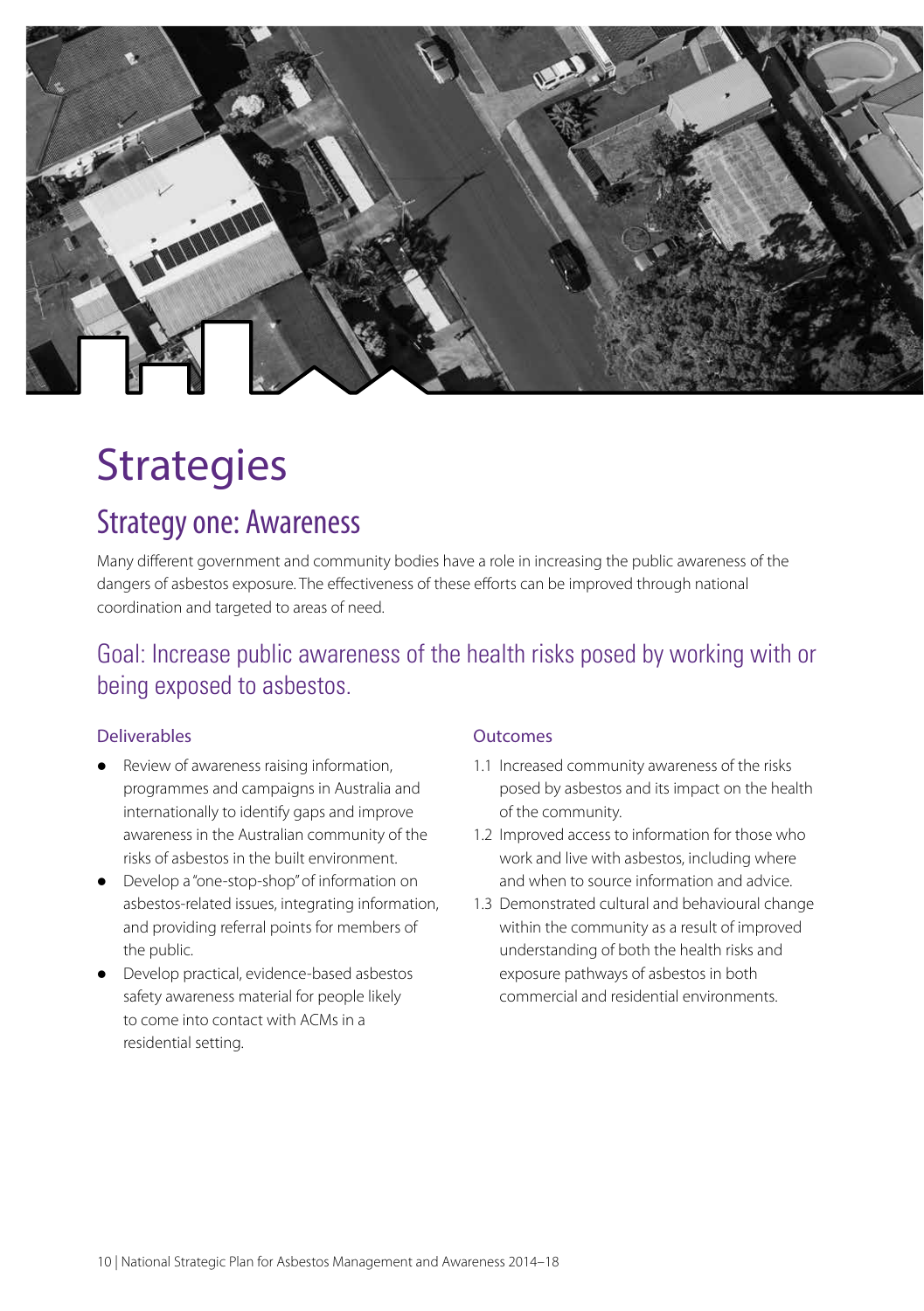

### Strategy two: Best practice

Best practice approaches need to be based on evidence. The plan encourages discussion, information sharing, and promoting best practice to build continual improvement in the handling and management of ACMs. The Asbestos Safety and Eradication Agency will facilitate further discussion with state, territory and local government, and relevant stakeholders to prioritise and achieve these outcomes.

#### Goal: Identify and share best practice in asbestos management, education, transport, storage and disposal.

#### Deliverables

- $\bullet$  Identify opportunities to share best practice for initiatives related to the safe management of asbestos such as licensing, education, training and home renovations where ACMs may be present.
- Identify industry needs and gaps in awareness and training for workers who may come into contact with ACMs — such as tradespeople — and develop model training options for industry adoption.
- Review disaster planning practices and information regarding the risks of exposure to asbestos to assist in times of emergencies and natural disasters.
- Identify and promote best practice transport, storage and disposal practices, including support for:
	- initiatives to encourage safe storage and disposal at licensed facilities
	- initiatives for the reporting of illegal disposal sites.

- 2.1 Evidence-based best practice to minimise risks in targeted areas.
- 2.2 Model training for workers likely to come into contact with ACMs to increase competency and decrease risk.
- 2.3 Australian communities are supported to manage asbestos risks during natural disasters or emergencies.
- 2.4 Improved transport, storage and disposal practices for ACMs.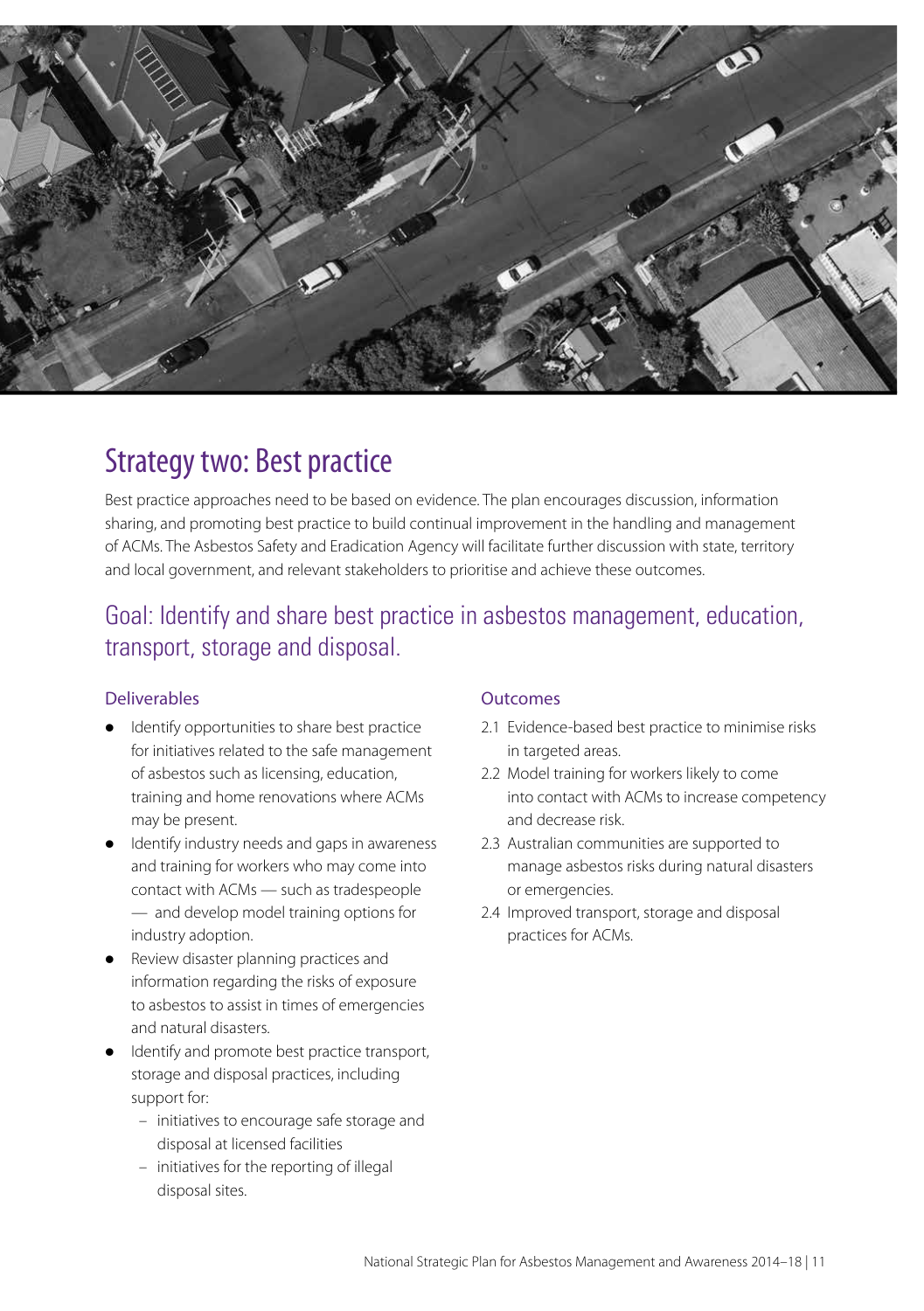# Strategy three: Identification

 $\Box$ 

There is currently an absence of reliable data in relation to the precise location and condition of ACMs nation wide. Improving identification and sharing of existing information will enable the development of tools and evidence-based approaches to identify and grade the condition of ACMs in residential, government and commercial buildings, as well as asbestos contaminated land in Australia.

#### Goal: Improve the identification and grading of asbestos and sharing of information regarding the location of ACMs.

#### **Deliverables**

- $\bullet$  Review current practices with the aim of developing:
	- a model grading system for the condition of ACMs
	- a model framework for the stabilisation and containment of ACMs in poor condition
	- a model process to identify asbestos contaminated land.
- Review building and infrastructure data to estimate likely presence of ACMs.
- Pilot residential ACM identification tools and strategies with local government partners.
- Support the 2003 ban on the importation of ACMs with improved coordinated efforts to identify and respond to the importation of ACMs.

- 3.1 Evidence-based model for grading in-situ asbestos is developed.
- 3.2 Improved stabilisation and containment practices for ACMs in poor condition.
- 3.3 Improved identification and management of information regarding asbestos contaminated land.
- 3.4 Estimated total presence of ACMs in the built environment is available.
- 3.5 Improved practice in the residential sector to identify and minimise the risk of exposure, in particular for DIY home renovators.
- 3.6 Effective coordinated response when ACMs in imported products are identified.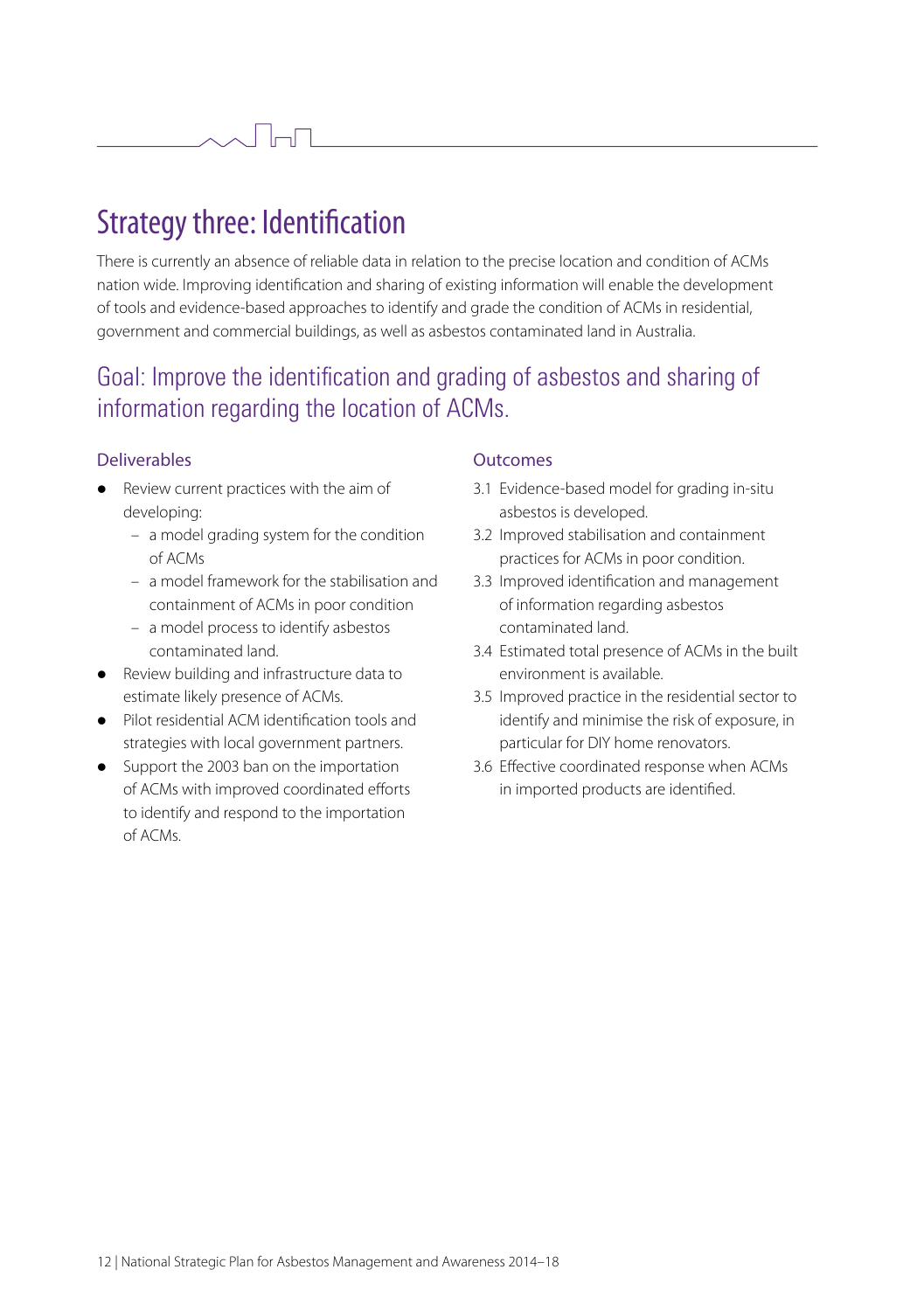# Strategy four: Removal

Under this plan, the activities undertaken in the removal strategy will inform the potential practicality of removing asbestos from the built environment to eliminate asbestos-related diseases. The first step will be to identify the current levels of risk posed by ACMs, and the different challenges presented in government, commercial and residential sectors to identify priority areas for action.The removal strategy will include targeted pilot removal projects to provide evidence to inform the approach to managing ageing ACM in the built environment. This will also consider the barriers to safe removal and the capacity of infrastructure and the labour market to safely remove asbestos.

Goal: Identify priority areas where ACMs present a risk, identify the barriers to the safe removal of asbestos, and review management and removal infrastructure to estimate the capacity and rate for the safe removal of asbestos.

#### Deliverables

- Identify priority areas where ACMs may present a risk due to deterioration for action.
- Develop and conduct projects in various locations and conditions where ACMs are in poor condition or likely to cause risks to ensure removal approaches are effective.
- Conduct a review into asbestos removal infrastructure (transport, storage and disposal facilities) across Australia focusing on capacity and future risks.
- **•** Investigate the barriers to the safe removal of ACMs from government, commercial and residential properties, and develop policy options to support removal of asbestos in poor condition.
- Review the potential risks and benefits of a prioritised removal programme to safely remove ACMs in government occupied and controlled buildings and commercial premises, including the requirement for exceptions, to reduce asbestos-related disease.

#### **Outcomes**

4.1 Priority actions identified support removal of ACMs in poor condition.

 $7 - 1$ 

- 4.2 Options to remove asbestos in poor condition are practical, evidence-based and targeted towards sources of asbestos-related disease.
- 4.3 Asbestos removal infrastructure can meet the future needs and demands of ageing ACMs without creating increased risk.
- 4.4 The barriers to the safe removal of ACMs are reviewed and options to address the challenges faced by government, commercial and residential sectors are evaluated.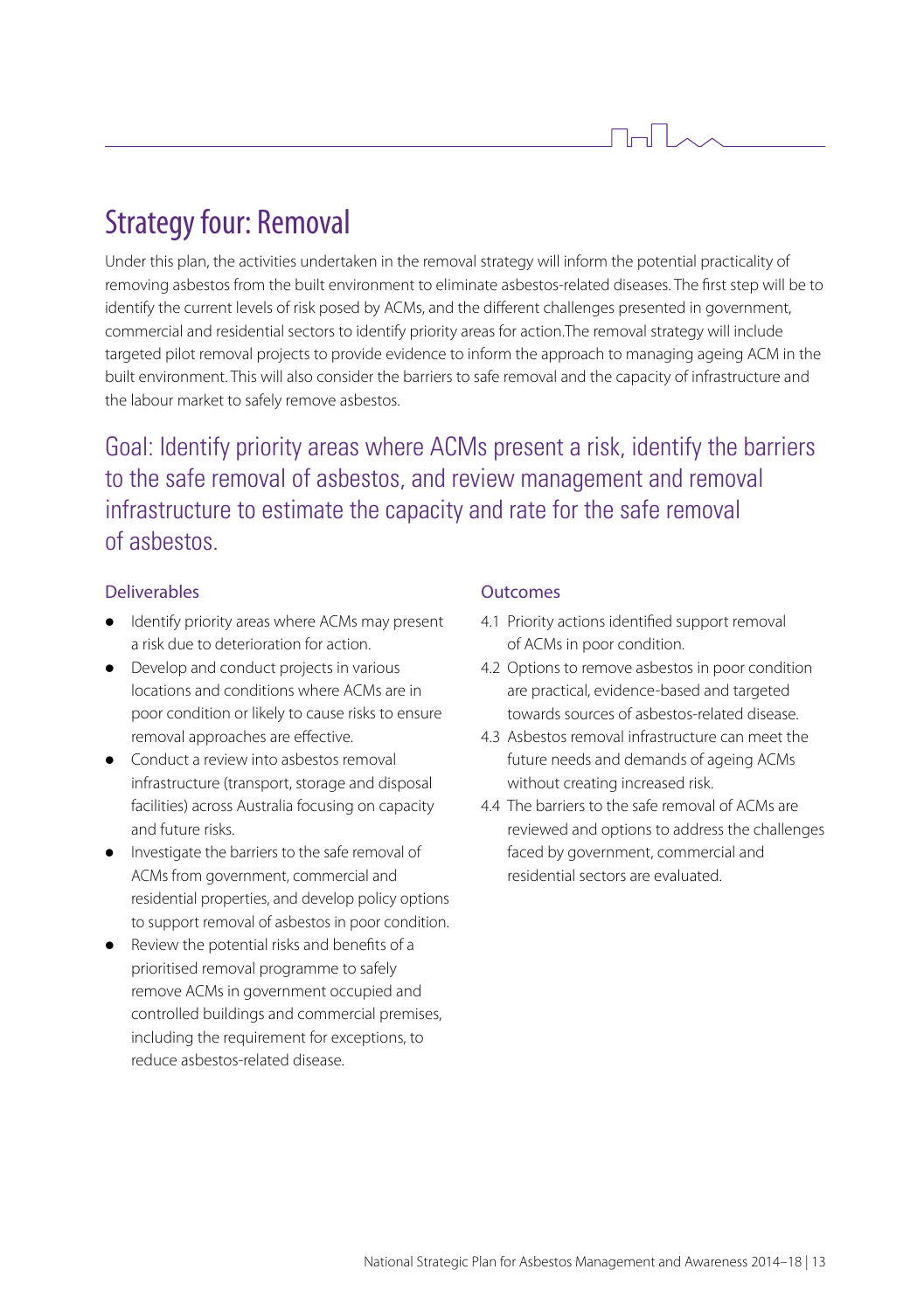# Strategy five: Research

 $\Box$ 

Any work undertaken to improve asbestos management and awareness needs a strong research base. There has been a significant amount of research and information regarding asbestos and asbestos-related diseases conducted in Australia and internationally. A nationally coordinated research approach will consider innovative ways to prevent exposure to asbestos fibres and minimise the impact of asbestos-related disease.

#### Goal: Commission, monitor and promote research into the prevention of asbestos exposure and asbestos-related disease.

#### **Deliverables**

- Identify key national and international research and reports to enable better sharing of information to inform policy and best practice.
- Commission and promote research that reduces the risks of exposure to asbestos and minimises the impact of asbestos-related disease.

- 5.1 Coordination of key research supports evidence informed policy and practice.
- 5.2 Commissioned research identifies practical and innovative approaches to prevent or minimise risks from exposure to asbestos fibres, and support for people with asbestos-related diseases.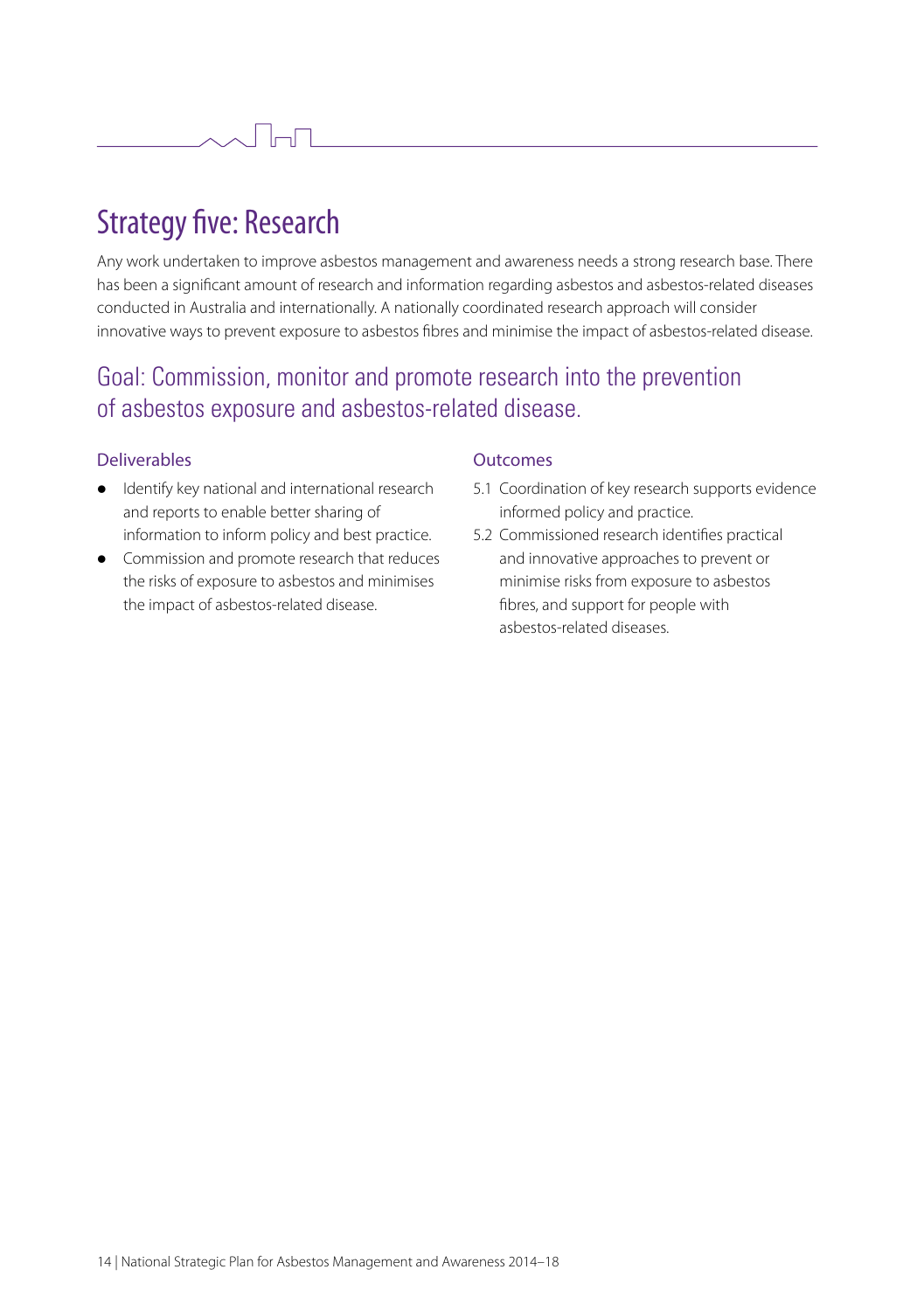# Strategy six: International leadership

Australia was one of the highest per capita users of asbestos in the world. It is therefore appropriate that Australia plays a leadership role in a global campaign aimed at securing a total worldwide ban in the production and trade of asbestos and asbestos-containing products.

#### Goal: Australia continues to play a leadership role in a global campaign for a worldwide ban on asbestos mining and manufacturing.

#### Deliverables

- Pursue opportunities for improvements in international arrangements for asbestos awareness, management, and a global ban on asbestos mining and manufacturing.
- Proactively share knowledge, tools and information on best practice with other countries and relevant international organisations.

#### **Outcomes**

6.1 International issues relating to asbestos and asbestos-related disease are effectively coordinated.

 $\Box$ 

- 6.2 Australia is recognised as an international voice in the global campaign against asbestos hazards.
- 6.3 Best practice for awareness, management and eradication of asbestos is shared internationally.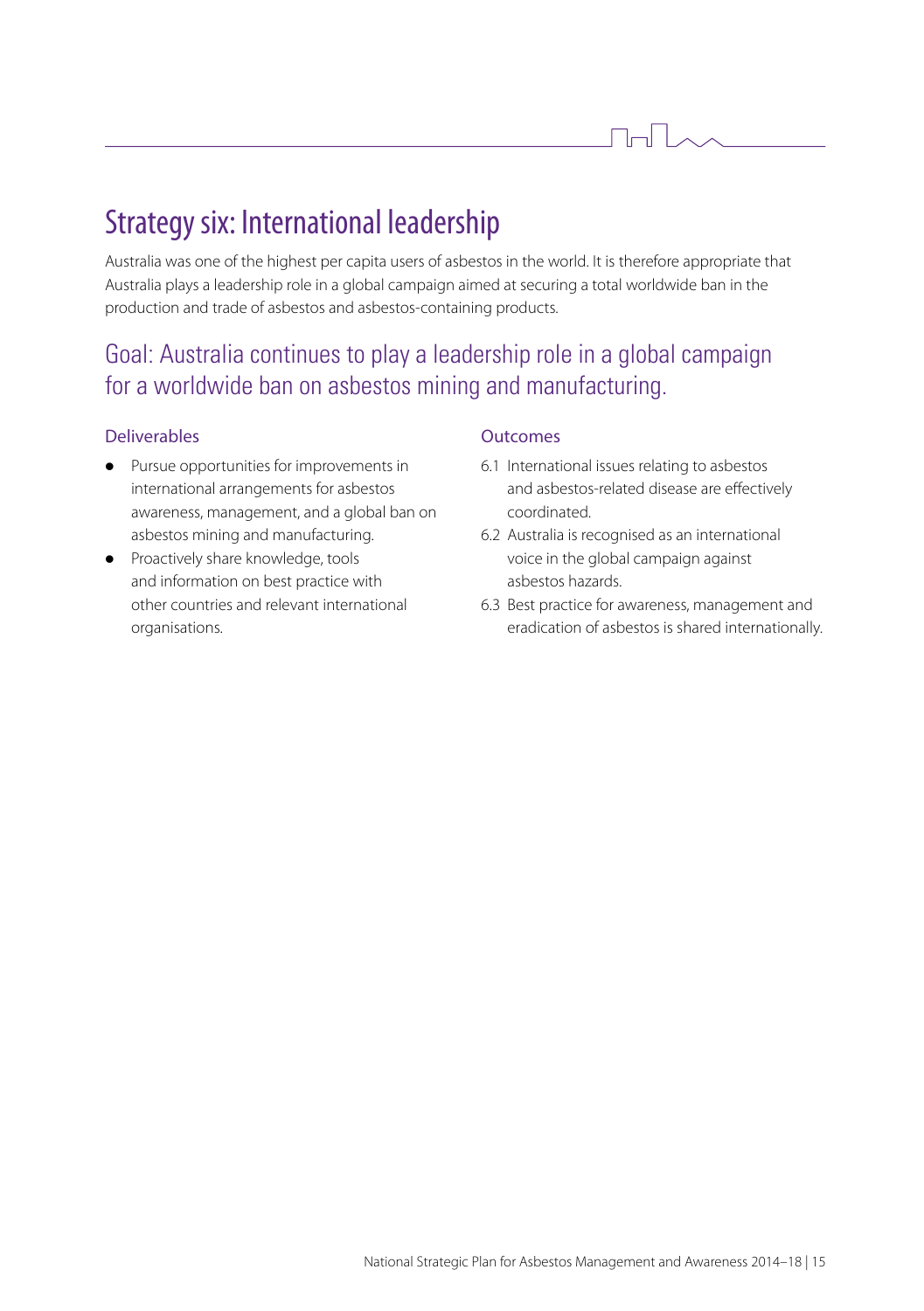

# Monitoring and evaluation

### The role of the Asbestos Safety and Eradication Agency

The plan will be supported by the Asbestos Safety and Eradication Agency through coordination, consultation, research and reporting. The agency's annual operational plans will be approved by the Minister for Employment and the agency will consult with states, territories and local government to identify annual priorities and targets to progressively achieve the outcomes of the plan.

### Annual report

An annual report on progress against the operational plans will be published by the agency and tabled in the Parliament of Australia. Following tabling, annual reports will be published on the agency's website.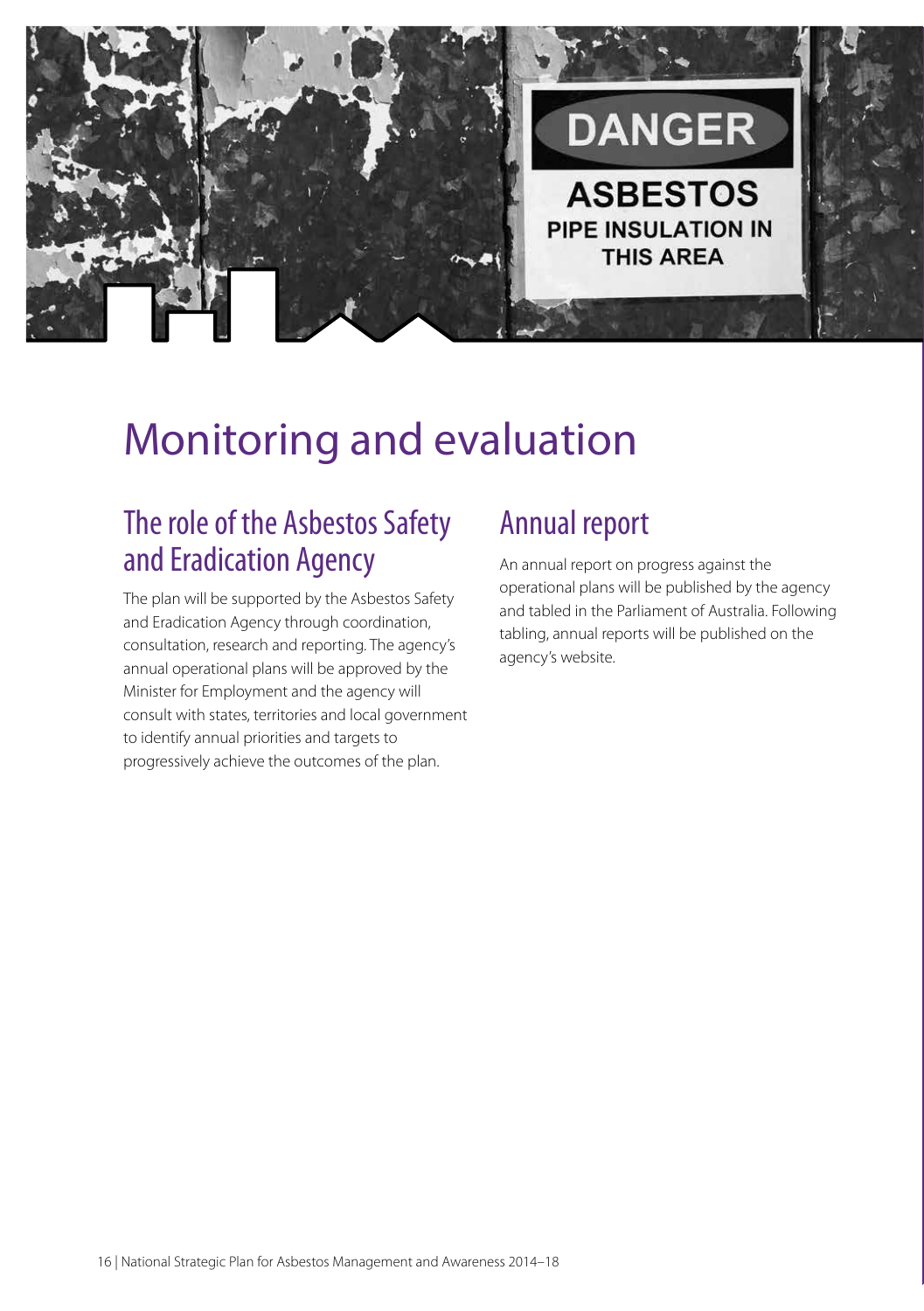# Strategies and outcomes summary

AIM: to prevent exposure to airborne asbestos fibres in order to eliminate asbestos-related disease in Australia.

Principles

- Precaution
- Evidence-based decision making

 $\Box \Box \Box$ 

- Transparency
- Public participation
- Collaboration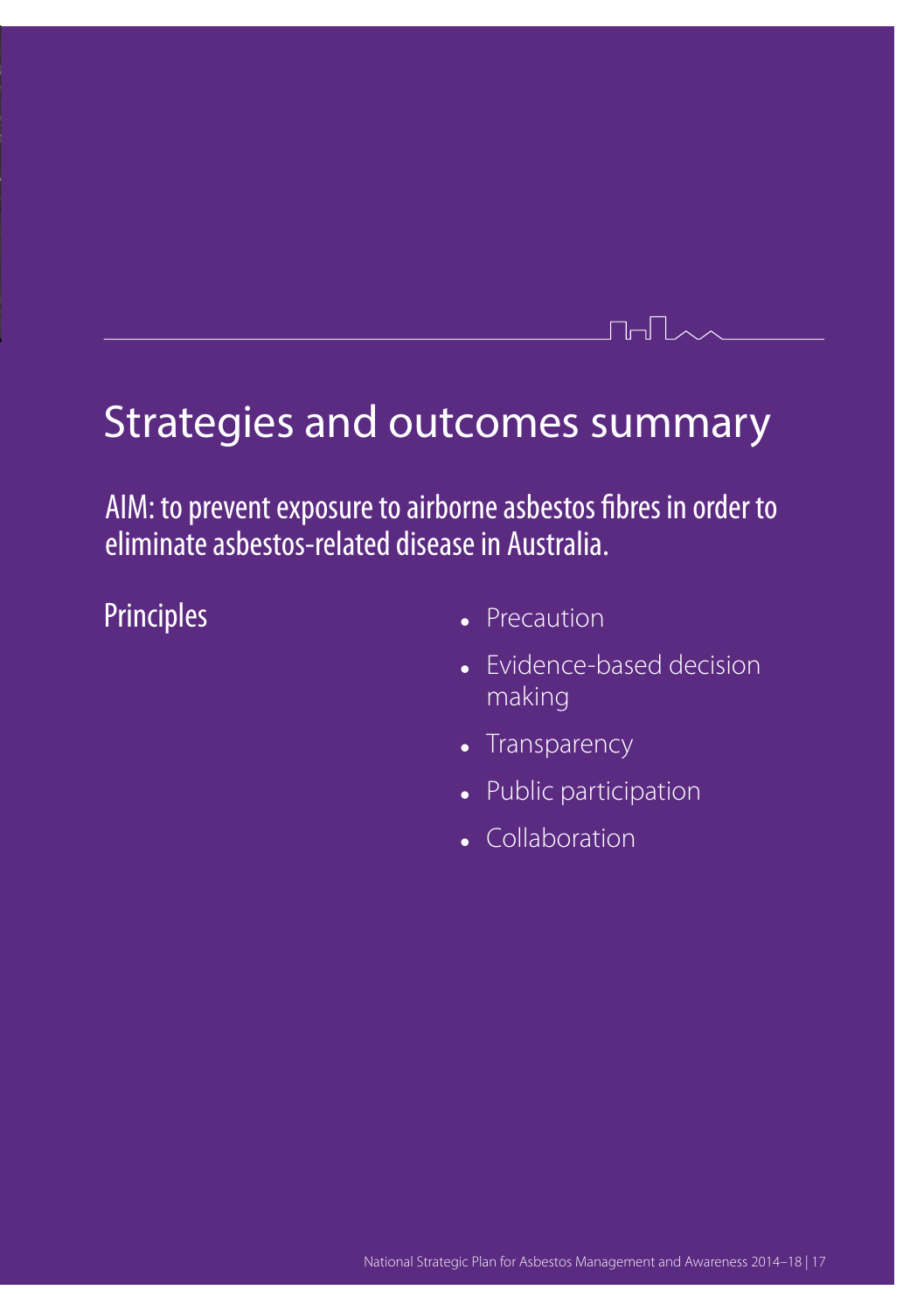# Strategies and outcomes summary

AIM: to prevent exposure to airborne asbestos fibres in order to eliminate asbestos-related disease in Australia.

### 1. AWARENESS

Increase public awareness of the health risks posed by working with or being exposed to asbestos

#### 2. BEST PRACTICE

Identify and share best practice in asbestos management, education, handling, storage and disposal

### 3. IDENTIFICATION

Improve the identification and grading of asbestos and sharing of information regarding the location of ACMs

- 1.1 Increased community awareness of the risks posed by asbestos and its impact on the health of the community.
- 1.2 Improved access to information for those who work and live with asbestos, including where and when to source information and advice.
- 1.3 Demonstrated cultural and behavioural change within the community as a result of improved understanding of both the health risks and exposure pathways of asbestos in both commercial and residential environments.
- 2.1 Evidence-based best practice to minimise risks in targeted areas.
- 2.2 Model training for workers likely to come into contact with ACMs to increase competency and decrease risk.
- 2.3 Australian communities are supported to manage asbestos risks during natural disasters or emergencies.
- 2.4 Improved transport, storage and disposal practices for ACM.
- 3.1 Evidence-based model for grading in-situ asbestos is developed.
- 3.2 Improved stabilisation and containment practices for ACMs in poor condition.
- 3.3 Improved identification and management of information regarding asbestos contaminated land.
- 3.4 Estimated total presence of ACMs in the built environment is available.
- 3.5 Improved practice in the residential sector to identify and minimise the risk of exposure, in particular for DIY home renovators.
- 3.6 Effective coordinated response when ACMs in imported material are identified.

# GOALS

# **DUTCOMES**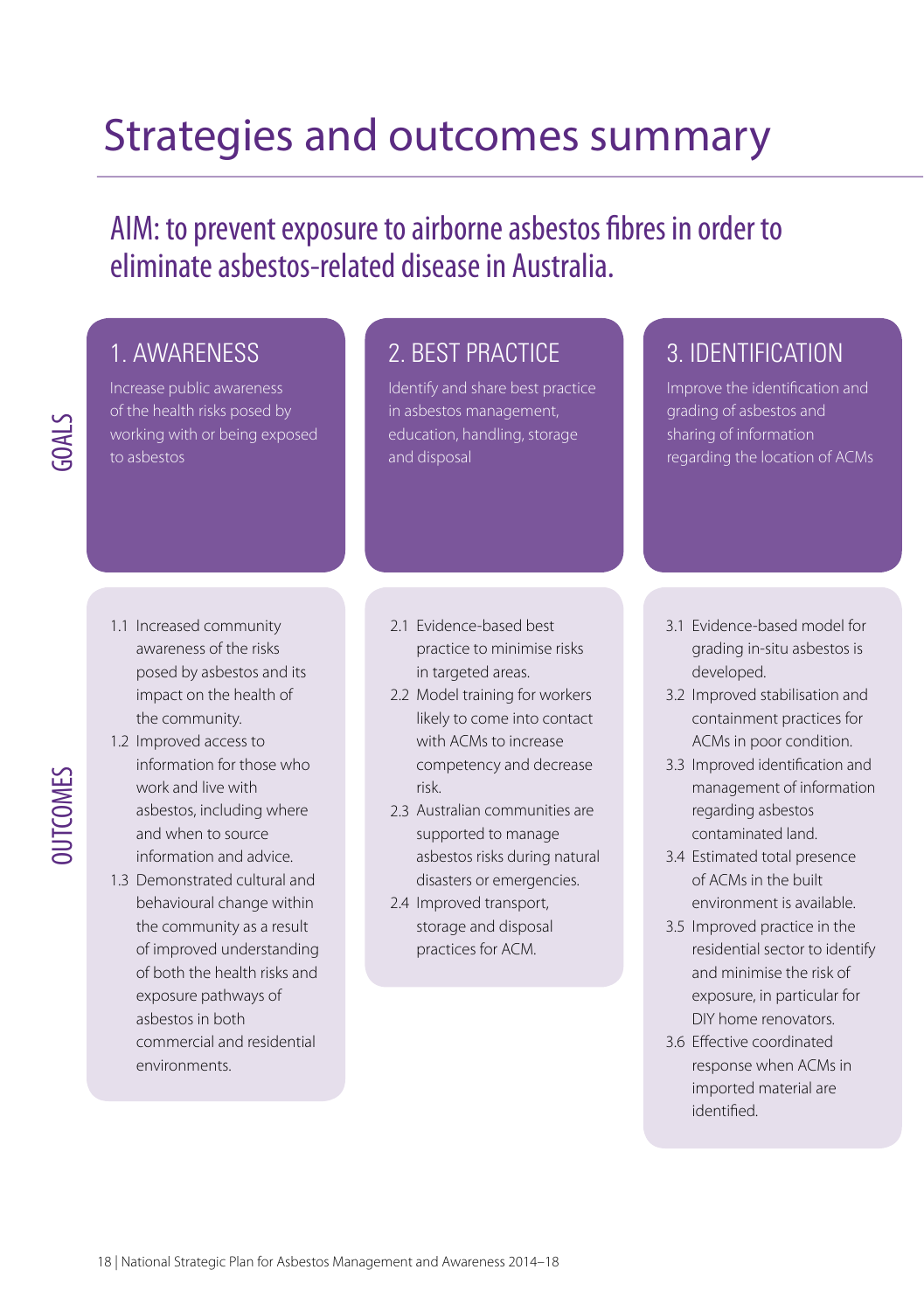### **PRINCIPLES**

- precaution
- evidence-based decision making
- $\bullet$  transparency
- public participation
- $\bullet$  collaboration

### 4. REMOVAL

Identify priority areas where ACMs present a risk, identify the barriers to the safe removal of asbestos and review management and removal infrastructure to estimate the capacity and rate for the safe removal of asbestos

- 4.1 Priority actions identified support removal of ACMs in poor condition.
- 4.2 Options to remove asbestos in poor condition are practical, evidencebased and targeted towards sources of asbestos-related disease.
- 4.3 Asbestos removal infrastructure can meet the future needs and demands of ageing ACMs without creating increased risk.
- 4.4 The barriers to the safe removal of ACMs are reviewed and options to address the challenges faced by government, commercial and residential sectors are evaluated.

### 5. RESEARCH

Commission, monitor and promote research into the prevention of asbestos exposure and asbestos-related disease.

#### 5.1 Coordination of key research supports evidence informed policy and practice.

- 5.2 Commissioned research identifies practical and innovative approaches to prevent or minimise risks from exposure to asbestos fibres, and support for people with asbestosrelated diseases.
- 6.1 International issues relating to asbestos and asbestosrelated disease are

6. INTERNATIONAL LEADERSHIP Australia continues to play a leadership role in a global campaign for a worldwide ban on asbestos mining and

 $\Box \Box \wedge \wedge$ 

manufacturing.

- effectively coordinated.
- 6.2 Australia recognised as an international voice in the global campaign against asbestos hazards.
- 6.3 Best practice for awareness, management and eradication of asbestos is shared internationally.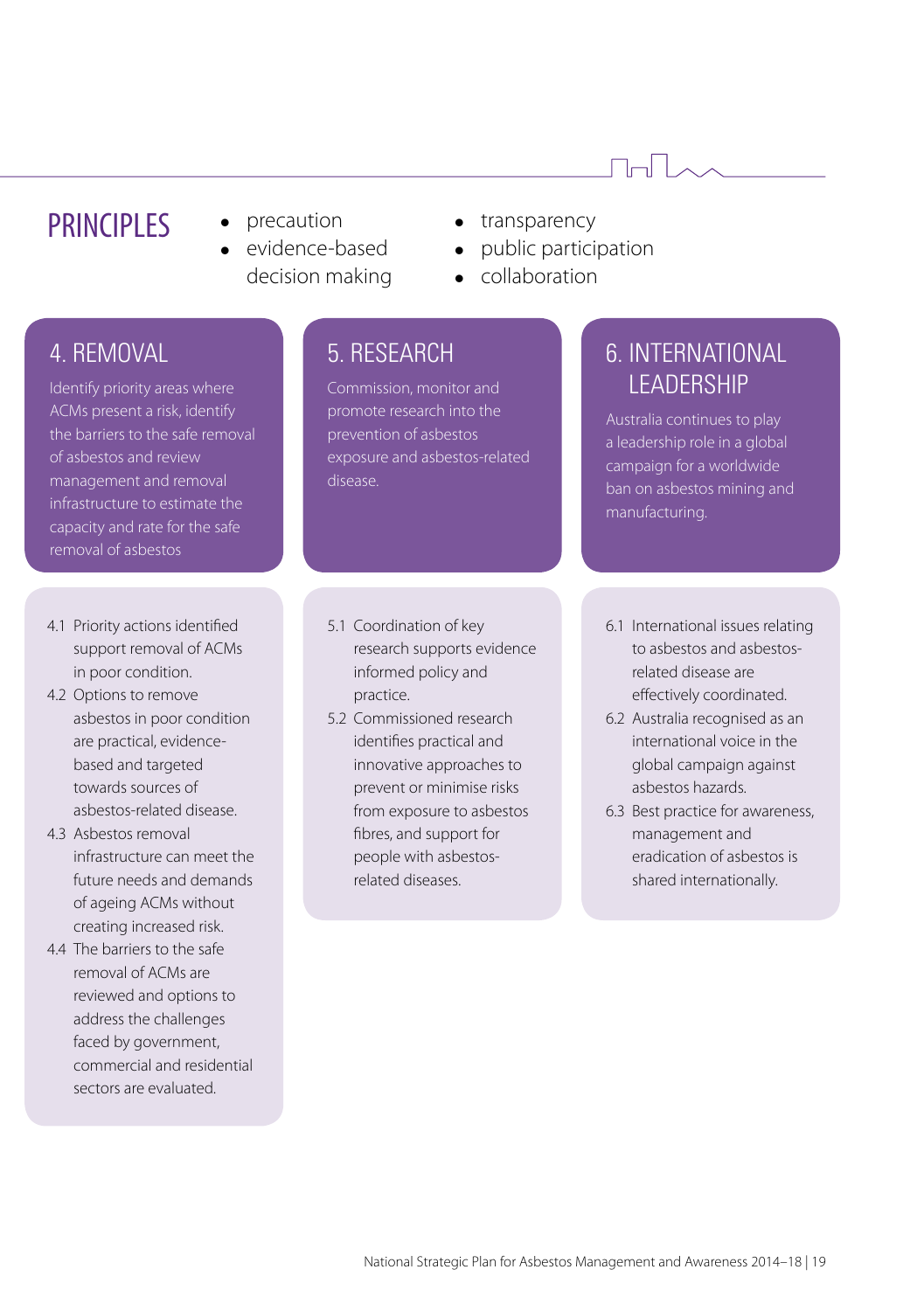

# Endnotes

- <sup>i</sup> World Health Organisation (2006), *Elimination of Asbestos-Related Disease*, Geneva, http://whqlibdoc.who.int/hq/2006/WHO\_SDE\_OEH\_06.03\_eng.pdf.
- ii International Agency for Research on Cancer (1977), 'Asbestos' Monographs on the Evaluation of Carcinogen Risks of Chemicals to Man, vol 14.
- iii International Agency for Research on Cancer (1987), Asbestos. In *Overall Evaluation of Carcinogenicity*. IARC Monographs on the Evaluation of Carcinogenic Risk of Chemicals to Humans, suppl 7. Lyon, France: International Agency for Research on Cancer. pp 106-116.
- iv Australian Institute of Health and Welfare Australian Cancer Incidence and Mortality: Mesothelioma for Australia (ICD10 C45). Retrieved from www.aihw.gov.au/acim-books/.
- <sup>v</sup> Australian Mesothelioma Registry. (2014). *3rd Annual Report Mesothelioma in Australia 2013*. Retrieved from http://www.mesothelioma-australia.com/publications-and-data/publications.
- vi Leigh, J, Davidson, P, Hendrie, L, Berry, D (2002), 'Malignant mesothelioma in Australia, 1945-2000'. *American Journal of Industrial Medicine* Volume 41, Issue 3: pp. 188-201.
- vii Peto, Julian. (2008). The Killer Within. *The University of Melbourne Voice*, vol. 3, no. 2.
- viii Olsen, Nola J Franklin, P, Reid, A, de Klerk, N, Threlfal, T, Shilkin, K, Musk, B (2012), 'Increasing incidence of malignant mesothelioma after exposure to asbestos during home maintenance and renovation', *The Medical Journal of Australia*, vol. 195, no. 5.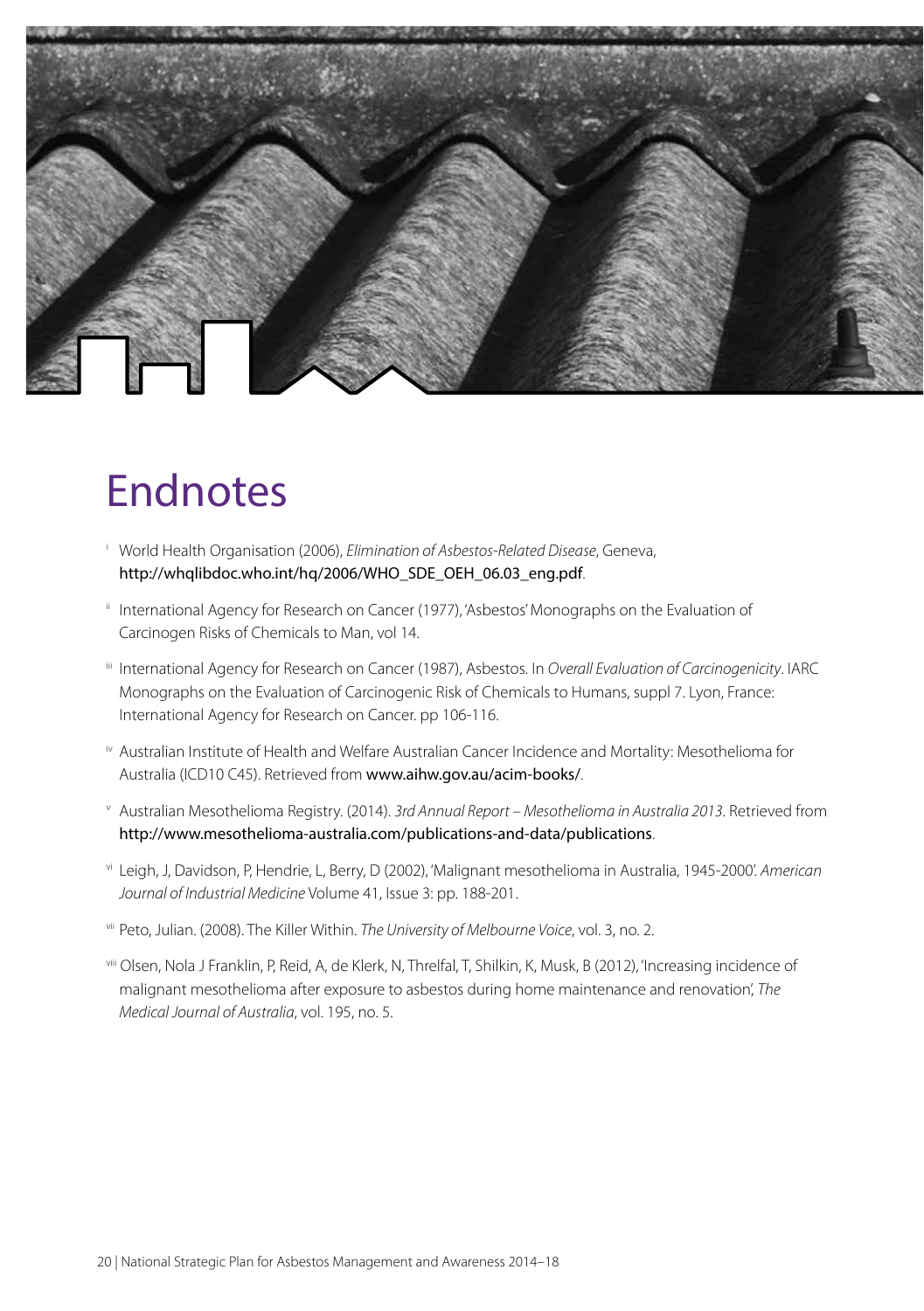

#### Access and further information

The Australian Government aims to provide services that are fair, easy to access and simple to use and respond to the cultural and linguistic needs of Australia's diverse society. For assistance with accessing the *National Strategic Plan for Asbestos Management and Awareness* or to make an enquiry or comment, please contact the agency at:

Asbestos Safety and Eradication Agency GPO Box 9880 Sydney NSW 2001

Email: enquiries@asbestossafety.gov.au

Phone: 1300 363 079

Web: www.asbestossafety.gov.au

#### Connect with the Asbestos Safety and Eradication Agency via social media:

Twitter: www.twitter.com/AsbestosSafety

Facebook: www.facebook.com/Asbestos-Safety-and-Eradication-Agency

LinkedIn: www.linkedin.com/AsbestosSafety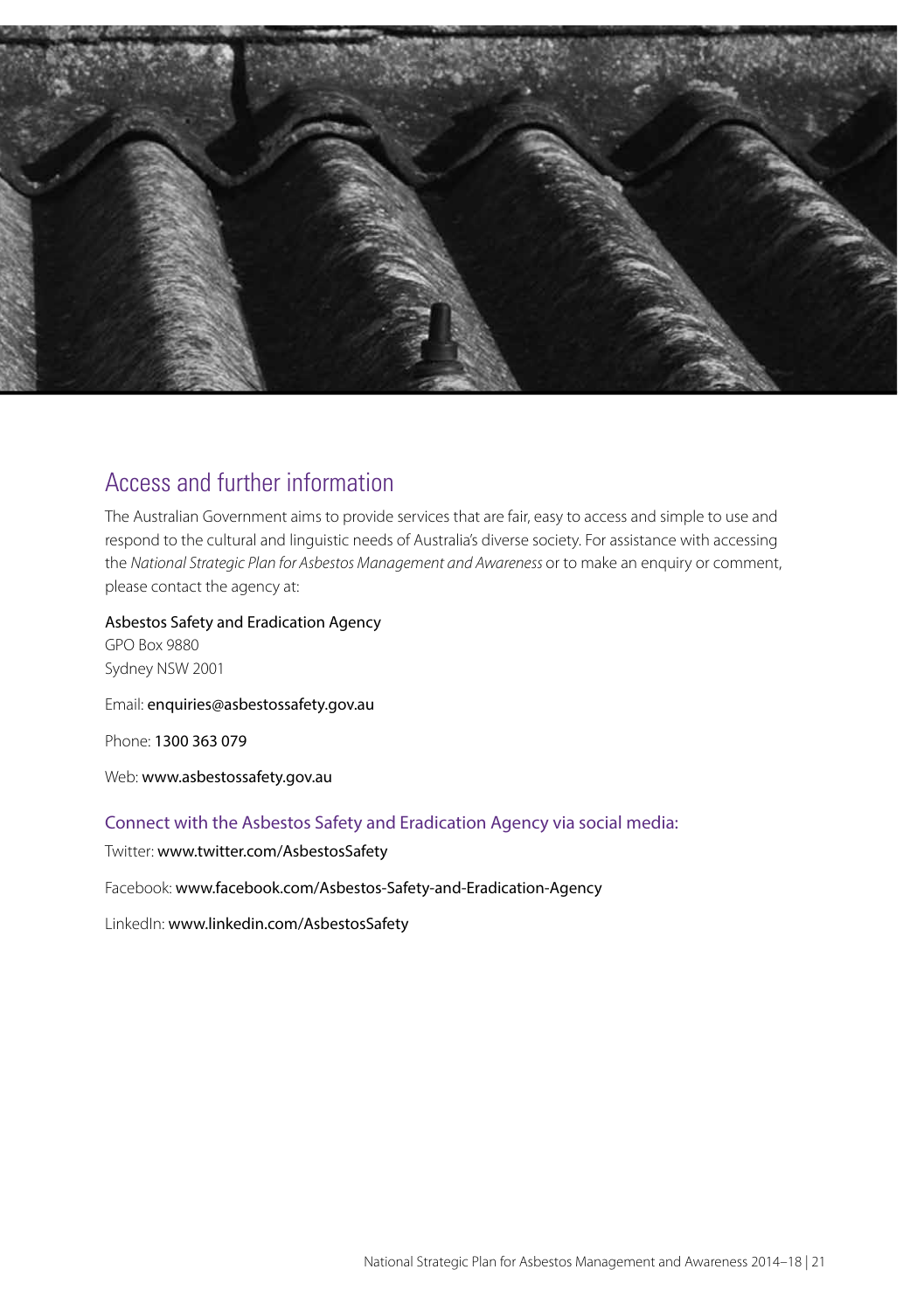# **Notes**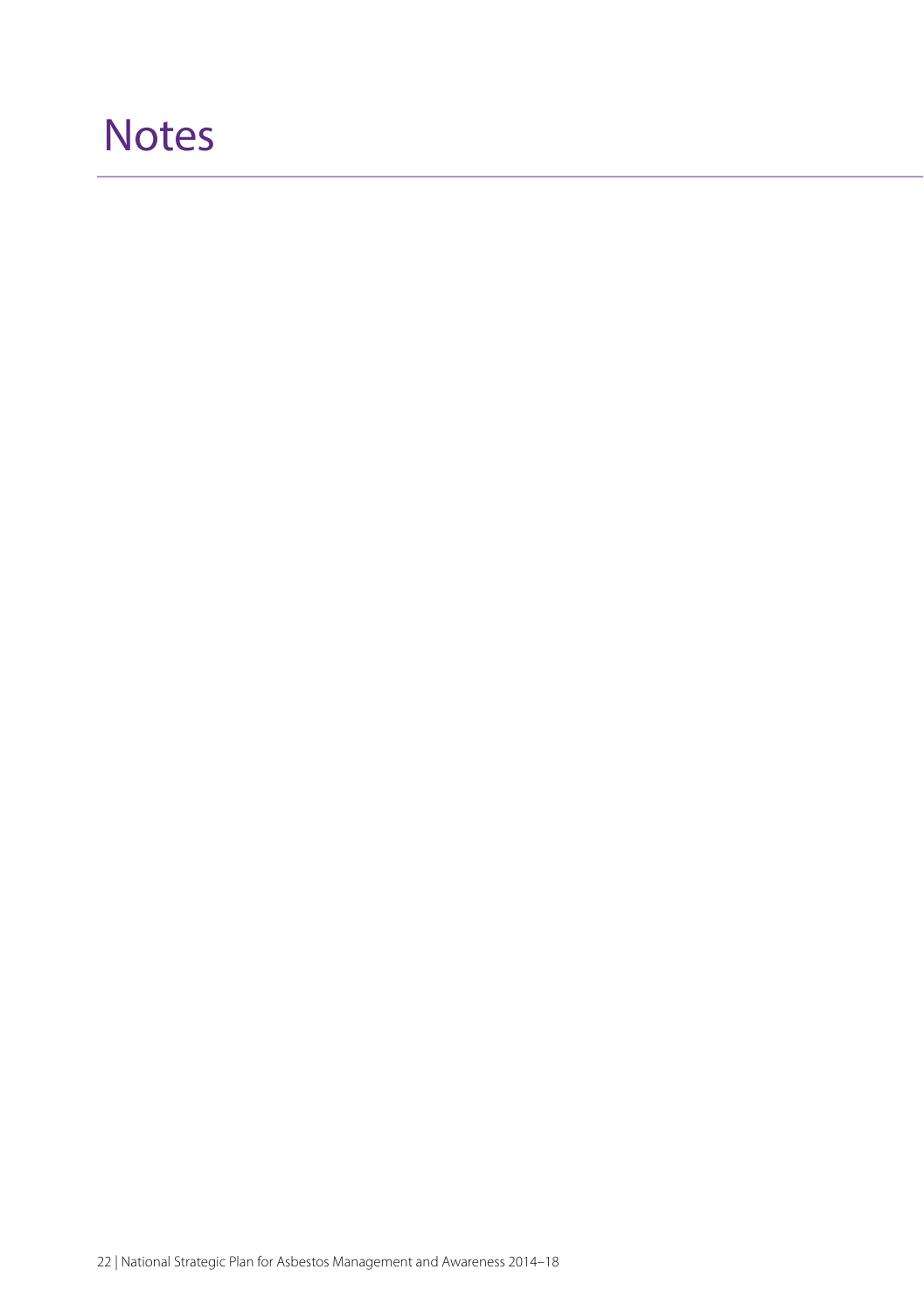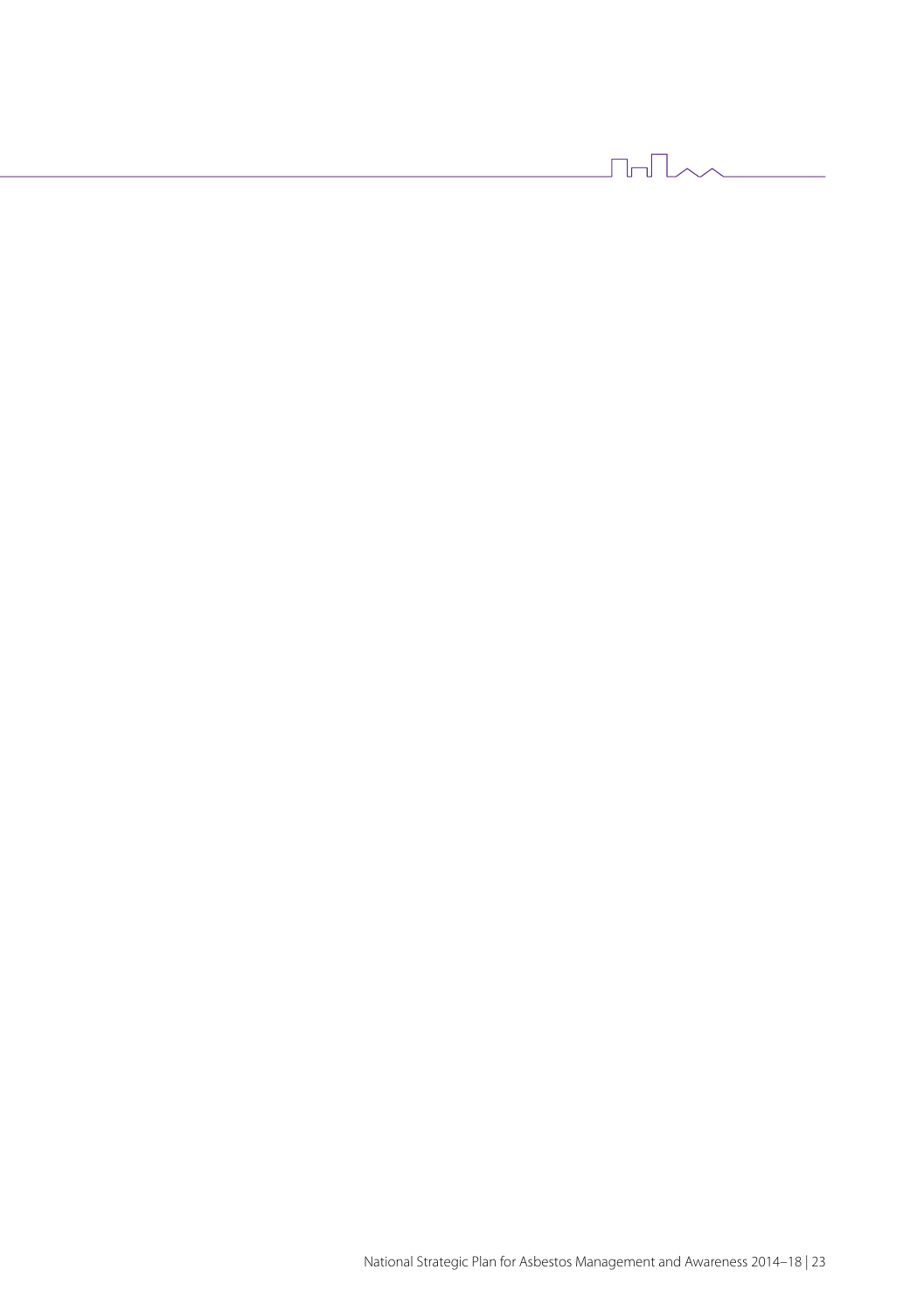